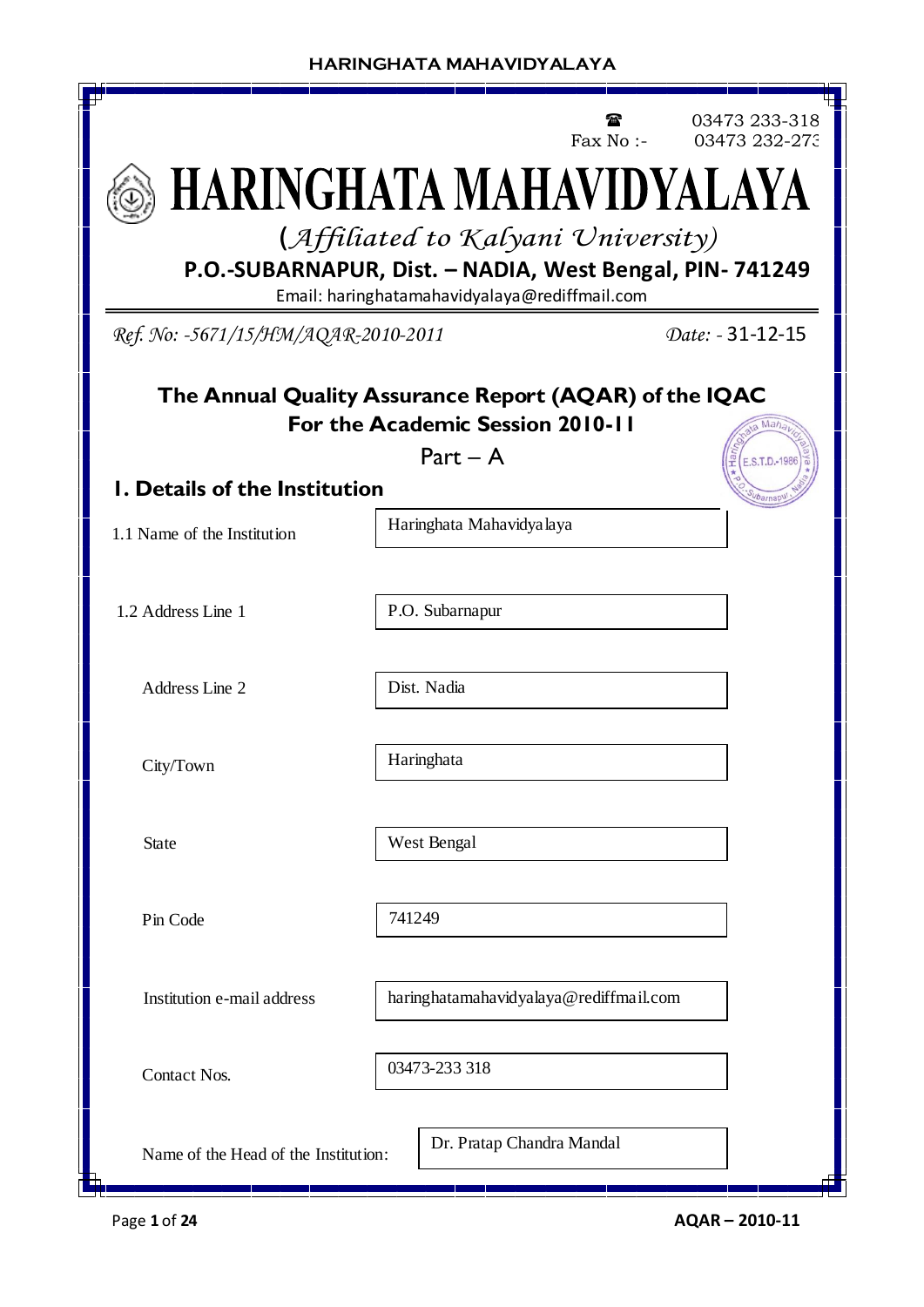|                                                 | Tel. No. with STD Code:                                                              |       | 03473-233 318                                                                                                                                         |                                                                                                         |                             |
|-------------------------------------------------|--------------------------------------------------------------------------------------|-------|-------------------------------------------------------------------------------------------------------------------------------------------------------|---------------------------------------------------------------------------------------------------------|-----------------------------|
|                                                 |                                                                                      |       |                                                                                                                                                       |                                                                                                         |                             |
| Mobile:                                         |                                                                                      |       | 91-9091818201                                                                                                                                         |                                                                                                         |                             |
|                                                 | Name of the IQAC Co-ordinator:                                                       |       | <b>Uddalak Roy</b>                                                                                                                                    |                                                                                                         |                             |
| Mobile:                                         |                                                                                      |       | 91-9433273119                                                                                                                                         |                                                                                                         |                             |
| IQAC e-mail address:                            |                                                                                      |       |                                                                                                                                                       | Iqachmv2014@gmail.com                                                                                   |                             |
|                                                 |                                                                                      |       |                                                                                                                                                       |                                                                                                         |                             |
| 1.4 NAAC Executive Committee No. & Date:<br>1.5 | 1.3 NAAC Track ID(For ex. MHCOGN 18879)<br>Website address:<br>Web-link of the AQAR: |       | (For Example EC/32/A&A/143 dated 3-5-2004.<br>This EC no. is available in the right corner-bottom<br>of your institution's Accreditation Certificate) | EC/40/36, Dated 17.10.2006<br>www.haringhatamahavidyalaya.org<br>http://www.haringhatamahavidyalaya.org |                             |
|                                                 |                                                                                      |       |                                                                                                                                                       | For ex. http://www.ladykeanecollege.edu.in/AQAR2012-13.doc                                              |                             |
| 1.6 Accreditation Details                       |                                                                                      |       |                                                                                                                                                       |                                                                                                         |                             |
| Sl. No.                                         | Cycle                                                                                | Grade | <b>CGPA</b>                                                                                                                                           | Year of<br>Accreditation                                                                                | <b>Validity Period</b>      |
| $\mathbf{1}$                                    | $1st$ Cycle                                                                          | B     | $70.10$ on a<br>scale of 100                                                                                                                          | 2006                                                                                                    | 17.10.2006 to<br>16.10.2011 |
| $\overline{2}$                                  | $2nd$ Cycle                                                                          | NA    | <b>NA</b>                                                                                                                                             | NA                                                                                                      | <b>NA</b>                   |
| 3                                               | $3rd$ Cycle                                                                          | NA    | NA                                                                                                                                                    | NA                                                                                                      | NA                          |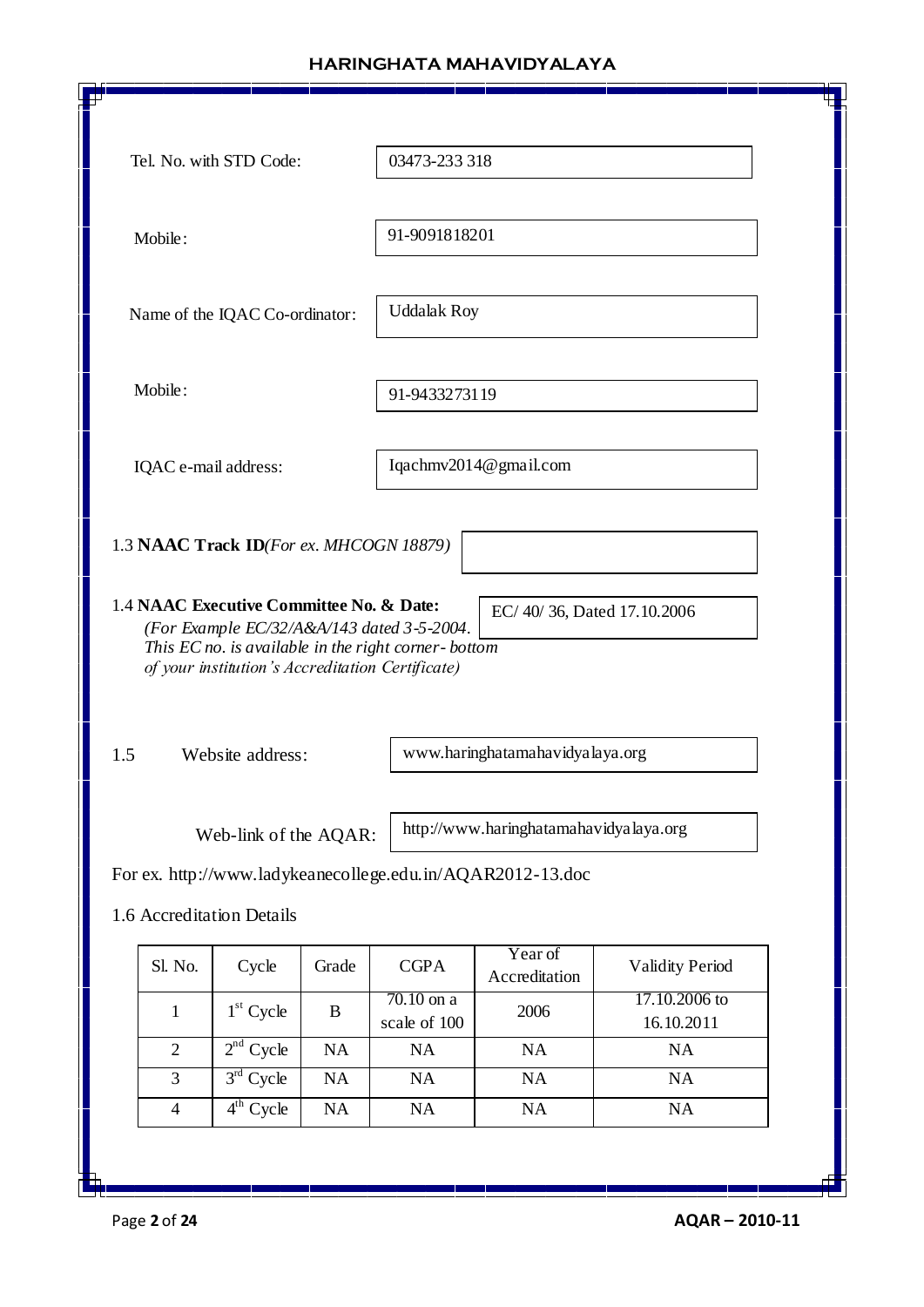| 28.10.2014<br>1.7 Date of Establishment of IQAC :<br>DD/MM/YYYY                                                                                                                                                                                                                                                                                                                                                                                                                                                                                                                                         |
|---------------------------------------------------------------------------------------------------------------------------------------------------------------------------------------------------------------------------------------------------------------------------------------------------------------------------------------------------------------------------------------------------------------------------------------------------------------------------------------------------------------------------------------------------------------------------------------------------------|
| 2010-11<br>1.8 AQAR for the year (for example 2010-11)                                                                                                                                                                                                                                                                                                                                                                                                                                                                                                                                                  |
| 1.9 Details of the previous year's AQAR submitted to NAAC after the latest Assessment and<br>Accreditation by NAAC ( <i>(for example AQAR 2010-11 submitted to NAAC on 12-10-2011</i> )                                                                                                                                                                                                                                                                                                                                                                                                                 |
| AQAR for 2009-10 __ submitted on 31/12/2015_____________ (DD/MM/YYYY)<br>$\mathbf{i}$ .<br>(DD/MM/YYYY)<br>ii.<br>AQAR_____NA___ ______________________ _____ ____(DD/MM/YYYY)<br>iii.<br>$AQAR$ $NA$ $_{\text{max}}$ $_{\text{max}}$ $_{\text{max}}$ $_{\text{max}}$ $_{\text{max}}$ $_{\text{max}}$ $_{\text{max}}$ $_{\text{max}}$ $_{\text{max}}$ $_{\text{max}}$ $_{\text{max}}$ $_{\text{max}}$ $_{\text{max}}$ $_{\text{max}}$ $_{\text{max}}$ $_{\text{max}}$ $_{\text{max}}$ $_{\text{max}}$ $_{\text{max}}$ $_{\text{max}}$ $_{\text{max}}$ $_{\text{max}}$ $_{\text{max}}$ $_{\text{$<br>iv. |
| 1.10 Institutional Status                                                                                                                                                                                                                                                                                                                                                                                                                                                                                                                                                                               |
| Central   Deemed<br>Private<br><b>State</b><br>University<br>$\sim$                                                                                                                                                                                                                                                                                                                                                                                                                                                                                                                                     |
| <b>Affiliated College</b><br>Yes<br>No                                                                                                                                                                                                                                                                                                                                                                                                                                                                                                                                                                  |
| <b>Constituent College</b><br>Yes<br>No                                                                                                                                                                                                                                                                                                                                                                                                                                                                                                                                                                 |
| Autonomous college of UGC<br>Yes<br>No                                                                                                                                                                                                                                                                                                                                                                                                                                                                                                                                                                  |
| Regulatory Agency approved Institution<br>No<br>Yes                                                                                                                                                                                                                                                                                                                                                                                                                                                                                                                                                     |
| (eg. AICTE, BCI, MCI, PCI, NCI)                                                                                                                                                                                                                                                                                                                                                                                                                                                                                                                                                                         |
| Co-education<br>Men<br>Type of Institution<br>Women                                                                                                                                                                                                                                                                                                                                                                                                                                                                                                                                                     |
| Urban<br>Rural<br>Tribal                                                                                                                                                                                                                                                                                                                                                                                                                                                                                                                                                                                |
| <b>Financial Status</b><br>Grant-in-aid<br>UGC 2(f)<br><b>UGC 12B</b><br>Grant-in-aid $+$ Self Financing<br>Totally Self-financing                                                                                                                                                                                                                                                                                                                                                                                                                                                                      |
|                                                                                                                                                                                                                                                                                                                                                                                                                                                                                                                                                                                                         |

 $\sqrt{ }$ 

h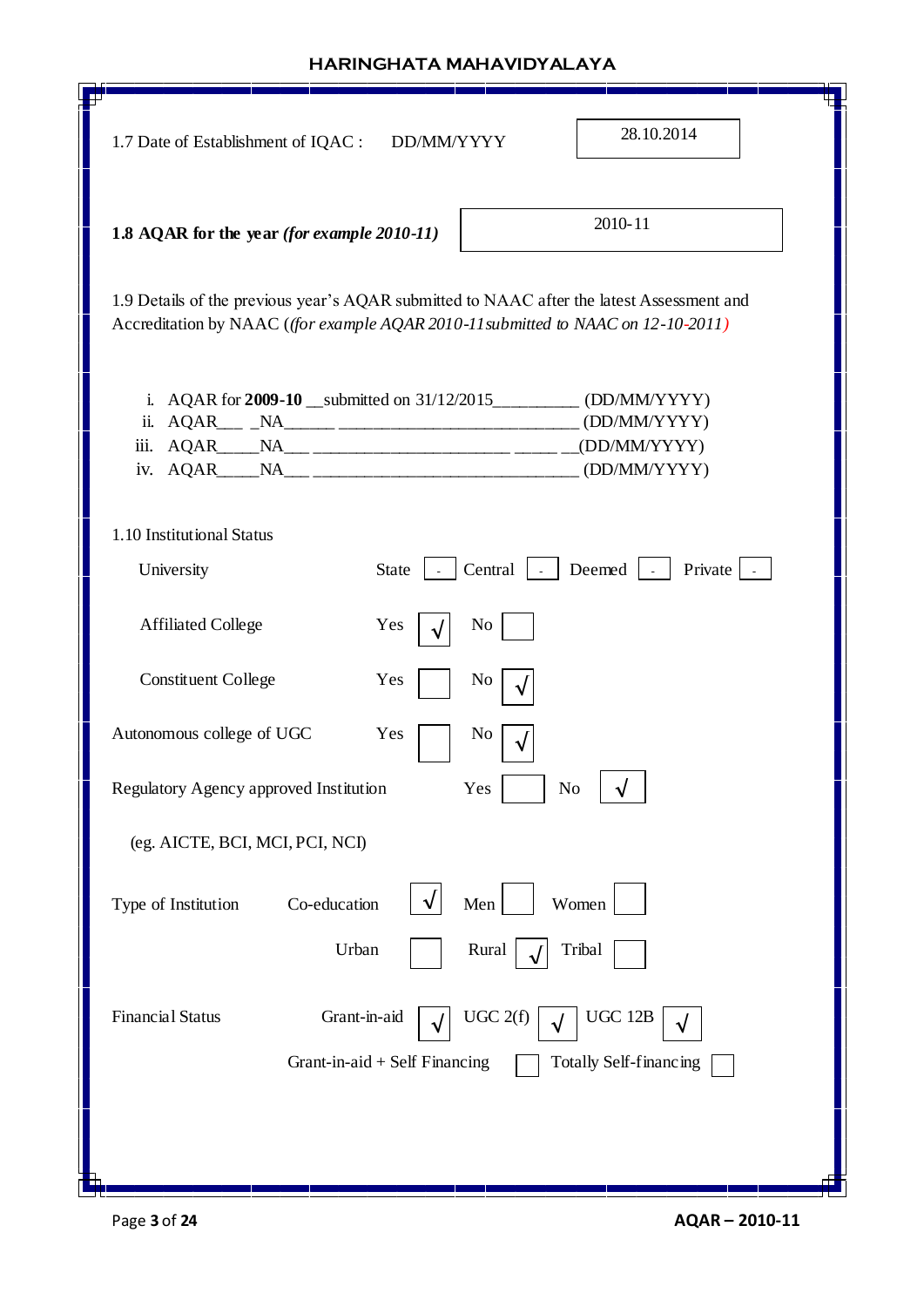| 1.11 Type of Faculty/Programme                                                         |                                                             |                       |           |  |  |  |  |
|----------------------------------------------------------------------------------------|-------------------------------------------------------------|-----------------------|-----------|--|--|--|--|
| Commerce<br>PEI (Phys Edu)<br>Science<br>Law<br>Arts                                   |                                                             |                       |           |  |  |  |  |
| TEI (Edu)<br>Engineering<br>Health Science<br>Management                               |                                                             |                       |           |  |  |  |  |
| Others (Specify)<br>of Kalyani                                                         | Study Centre of Open and Distance Learning under University |                       |           |  |  |  |  |
| 1.12 Name of the Affiliating University (for the Colleges)                             |                                                             | University of Kalyani |           |  |  |  |  |
| 1.13 Special status conferred by Central/ State Government-- UGC/CSIR/DST/DBT/ICMR etc |                                                             |                       |           |  |  |  |  |
| Autonomy by State/Central Govt. / University                                           | NO                                                          |                       |           |  |  |  |  |
| NA<br><b>UGC-CPE</b><br>University with Potential for Excellence<br>NA                 |                                                             |                       |           |  |  |  |  |
| <b>DST Star Scheme</b>                                                                 | NA                                                          | UGC-CE                | NA        |  |  |  |  |
| <b>UGC-Special Assistance Programme</b>                                                | <b>NA</b>                                                   | DST-FIST              | <b>NA</b> |  |  |  |  |
| <b>UGC-Innovative PG programmes</b>                                                    | <b>NA</b>                                                   | Any other (Specify)   | NA        |  |  |  |  |
| <b>UGC-COP Programmes</b>                                                              | NA                                                          |                       |           |  |  |  |  |
| <b>2. IQAC Composition and Activities</b>                                              |                                                             |                       |           |  |  |  |  |
| 2.1 No. of Teachers                                                                    | 06                                                          |                       |           |  |  |  |  |
| 2.2 No. of Administrative/Technical staff                                              | 09                                                          |                       |           |  |  |  |  |
| 2.3 No. of students                                                                    | Nil                                                         |                       |           |  |  |  |  |
| 2.4 No. of Management representatives                                                  | 01                                                          |                       |           |  |  |  |  |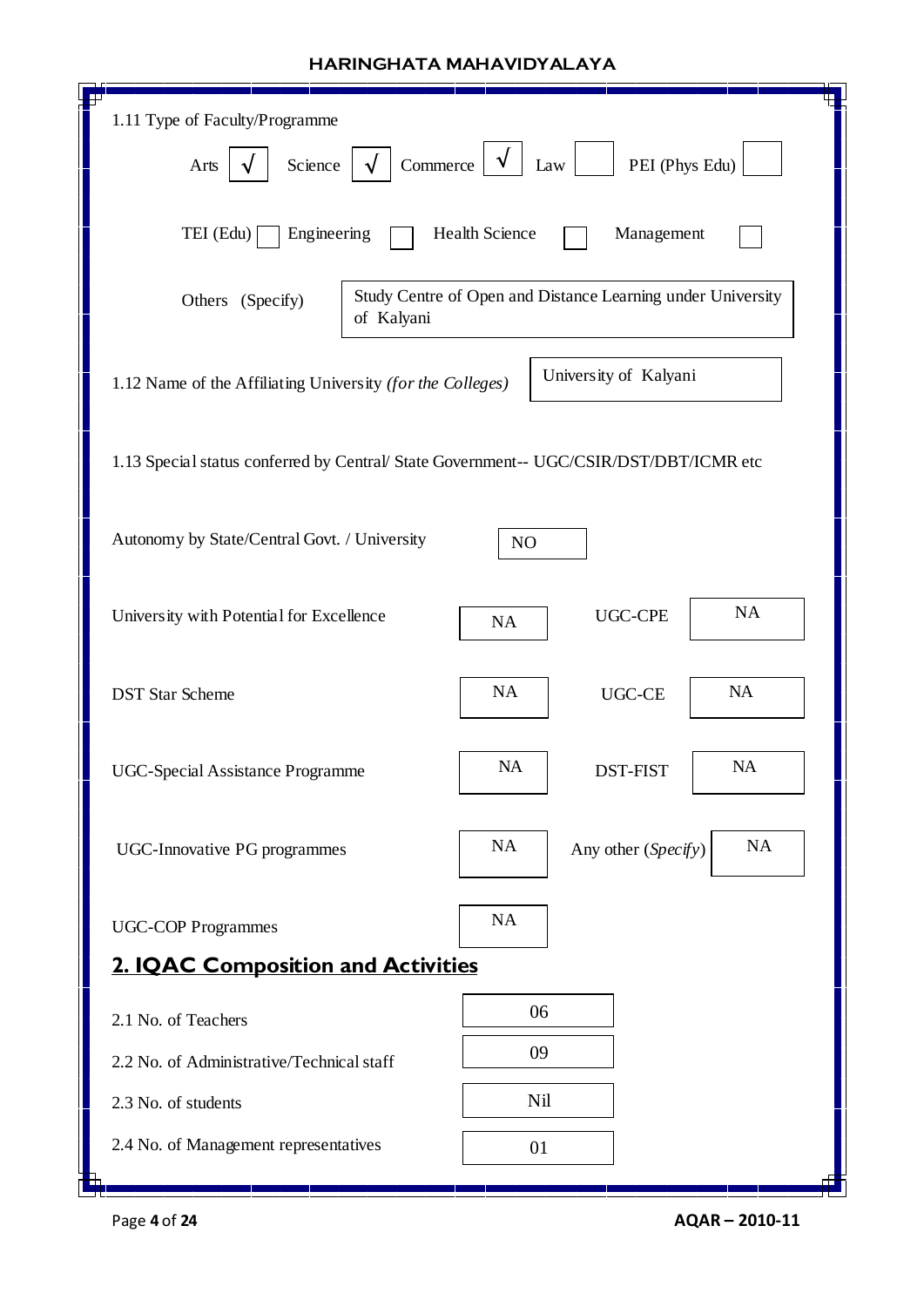| 2.5 No. of Alumni                                                        | Nil                                                                                 |
|--------------------------------------------------------------------------|-------------------------------------------------------------------------------------|
| 2. 6 No. of any other stakeholder and                                    | 02                                                                                  |
| community representatives                                                |                                                                                     |
| 2.7 No. of Employers/ Industrialists                                     | Nil                                                                                 |
| 2.8 No. of other External Experts                                        | Nil                                                                                 |
| 2.9 Total No. of members                                                 |                                                                                     |
|                                                                          | 18                                                                                  |
| 2.10 No. of IQAC meetings held                                           |                                                                                     |
| 2.11 No. of meetings with various stakeholders:                          | Nil<br>Faculty<br>No.<br>Nil                                                        |
| Non-Teaching Staff Students<br>Nil                                       | Alumni<br>Others<br>Nil<br>Nil                                                      |
|                                                                          |                                                                                     |
|                                                                          |                                                                                     |
| 2.12 Has IQAC received any funding from UGC during the year?             | No<br>Yes                                                                           |
| <b>NA</b><br>If yes, mention the amount                                  |                                                                                     |
|                                                                          |                                                                                     |
|                                                                          |                                                                                     |
| 2.13 Seminars and Conferences (only quality related)                     |                                                                                     |
|                                                                          |                                                                                     |
| (i) No. of Seminars/Conferences/Workshops/Symposia organized by the IQAC |                                                                                     |
| Total Nos.<br>International<br>National                                  | <b>Institution Level</b><br><b>State</b>                                            |
|                                                                          |                                                                                     |
| (ii) Themes                                                              |                                                                                     |
| 2.14 Significant Activities and contributions made by IQAC               |                                                                                     |
|                                                                          | Since IQAC was not in existence, Plan of Action was mainly decided by the Governing |
| Body of the College.                                                     |                                                                                     |
|                                                                          |                                                                                     |
|                                                                          |                                                                                     |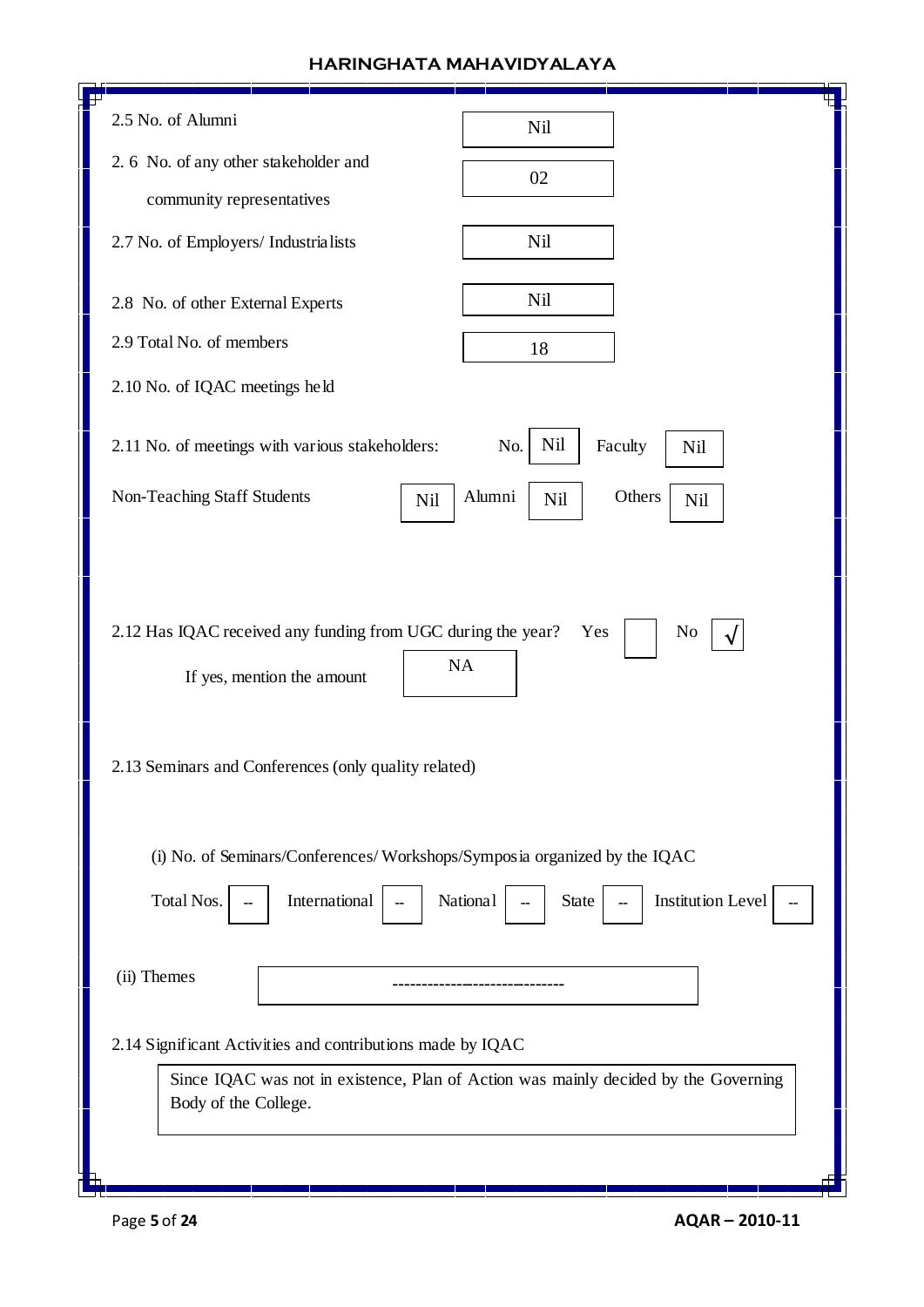## 2.15 Plan of Action by IQAC/Outcome

 The plan of action chalked out by the IQAC in the beginning of the year towards quality enhancement and the outcome achieved by the end of the year \*

| Plan of Action                        | $\overline{A}$ chievements                                                                                                                                                     |
|---------------------------------------|--------------------------------------------------------------------------------------------------------------------------------------------------------------------------------|
| <b>Admission</b>                      | Based on Merit of Higher Secondary (+2 Level)<br>examination.                                                                                                                  |
| <b>Classes</b>                        | Classes were conducted as per the Teaching<br>Plan and University Guidelines. Few Tutorial<br>Classes were also conducted as per the need and<br>requirements of the students. |
| <b>Faculty</b>                        | Guest lecturer was appointed.                                                                                                                                                  |
| <b>Examination</b>                    | Internal Assessment as per University Norms<br>was conducted in addition to normal yearly test<br>examinations.                                                                |
| <b>NSS Programme</b>                  | A number of programmes were conducted as a<br>measure of extra-curricular and<br>outreach<br>activities.                                                                       |
| <b>Sports and Cultural Activities</b> | Annual sports, cultural programme, freshers'<br>welcome also took place.                                                                                                       |

**Note:** Since IQAC was not in existence, Plan of Action was mainly initiated under the guidance and supervision of the head of the institution supported by teaching, non-teaching staffs and students.

 *\* Attach the Academic Calendar of the year as Annexure.(Academic Calendar: Annexure-I)*

| 2.15 Whether the AQAR was placed in statutory body |  |                                              | Yes                                                                           | N <sub>o</sub> |  |
|----------------------------------------------------|--|----------------------------------------------|-------------------------------------------------------------------------------|----------------|--|
| Management                                         |  | Syndicate                                    |                                                                               | Any other body |  |
|                                                    |  |                                              |                                                                               |                |  |
|                                                    |  |                                              |                                                                               |                |  |
|                                                    |  |                                              |                                                                               |                |  |
| Provide the details of the action taken            |  |                                              |                                                                               |                |  |
|                                                    |  |                                              | AQAR was placed before the Governing Body of the college and its approval was |                |  |
|                                                    |  | received in the GB Meeting dated 21.12.2015. |                                                                               |                |  |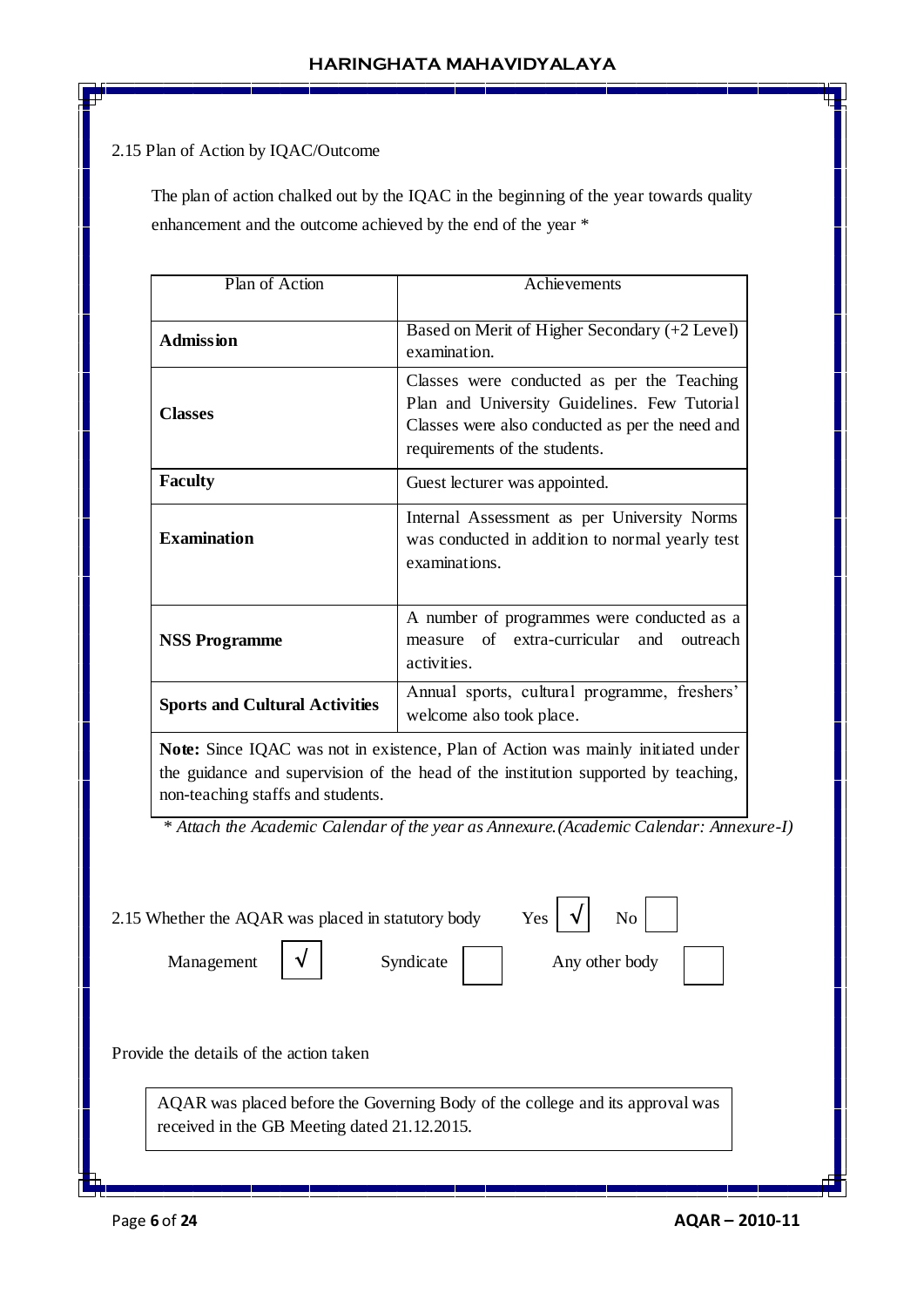## Part – B

# **Criterion – I**

# **1. Curricular Aspects**

1.1 Details about Academic Programmes

| Level of the<br>Programme | Number of<br>existing<br>Programmes | Number of<br>programmes added<br>during the year | Number of<br>self-financing<br>programmes | Number of value<br>added / Career<br>Oriented<br>programmes |
|---------------------------|-------------------------------------|--------------------------------------------------|-------------------------------------------|-------------------------------------------------------------|
| PhD                       |                                     | --                                               |                                           |                                                             |
| PG                        |                                     | --                                               | --                                        |                                                             |
| <b>UG</b>                 | $\overline{08}$                     | --                                               | --                                        |                                                             |
| PG Diploma                |                                     |                                                  | --                                        |                                                             |
| <b>Advanced Diploma</b>   |                                     |                                                  |                                           |                                                             |
| Diploma                   |                                     |                                                  |                                           |                                                             |
| Certificate               |                                     | --                                               | --                                        |                                                             |
| Others (ODL)              | 04                                  |                                                  |                                           |                                                             |
| <b>Total</b>              | 12                                  |                                                  |                                           |                                                             |
| Interdisciplinary         |                                     |                                                  |                                           |                                                             |
| Innovative                |                                     |                                                  |                                           |                                                             |

1.2 (i) Flexibility of the Curriculum: CBCS/Core/Elective option / Open options (ii) Pattern of programmes:

| Pattern   | Number of programmes |
|-----------|----------------------|
| Semester  |                      |
| Trimester |                      |
| Annual    |                      |

1.3 Feedback from stakeholders\*Alumni | Parents | Parents | Parents | Parents | Parents | Parents | Parents | Parents | Parents | Parents | Parents | Parents | Parents | Parents | Parents | Parents | Parents | Parents | Pa  *(On all aspects)* Employers

Mode of feedback :Online | -- | Manual | -- | Co-operating schools (for PEI) | --

*\*Please provide an analysis of the feedback in the Annexure*

1.4 Whether there is any revision/update of regulation or syllabi, if yes, mention their salient aspects.

For the college being affiliated to University of Kalyani, there is no scope to revise the syllabus independently.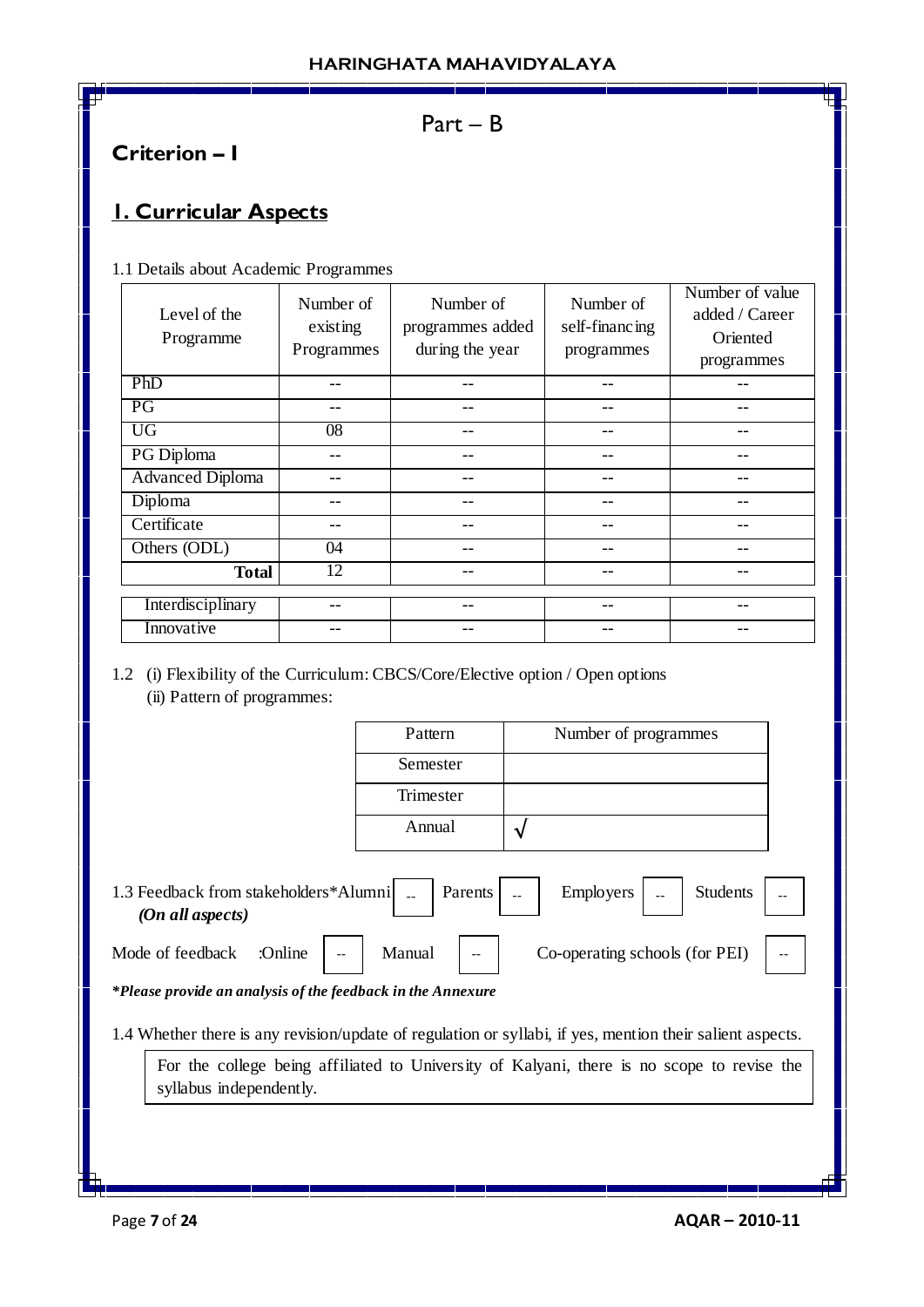1.5 Any new Department/Centre introduced during the year. If yes, give details.

Education (General) was introduced as a subject.

## **Criterion – II**

# **2. Teaching, Learning and Evaluation**

2.1 Total No. of permanent faculty

| Total | Asst. Professors   Associate Professors | Professors/<br><b>Principal</b> | Others |
|-------|-----------------------------------------|---------------------------------|--------|
| 30    |                                         |                                 |        |

**#** One faculty was on Leave on Lien.

\* Govt. appointed Permanent Part Time Teacher (PTT)

2.2 No. of permanent faculty with Ph.D.

2.3 No. of Faculty Positions Recruited (R) and Vacant (V) during the year

| Asst.<br>Professors | Associate<br>Professors | Professors |    | Others | Total |  |
|---------------------|-------------------------|------------|----|--------|-------|--|
|                     |                         |            |    |        |       |  |
|                     |                         | NA         | NΑ | -      |       |  |

5

2.4 No. of Guest and Visiting faculty and Temporary faculty



2.5 Faculty participation in conferences and symposia:

| No. of Faculty              | <b>International</b><br>level | National level | State level |
|-----------------------------|-------------------------------|----------------|-------------|
| Attended Seminars/Workshops |                               |                |             |
| Presented papers            |                               |                | -           |
| <b>Resource Persons</b>     |                               |                | -           |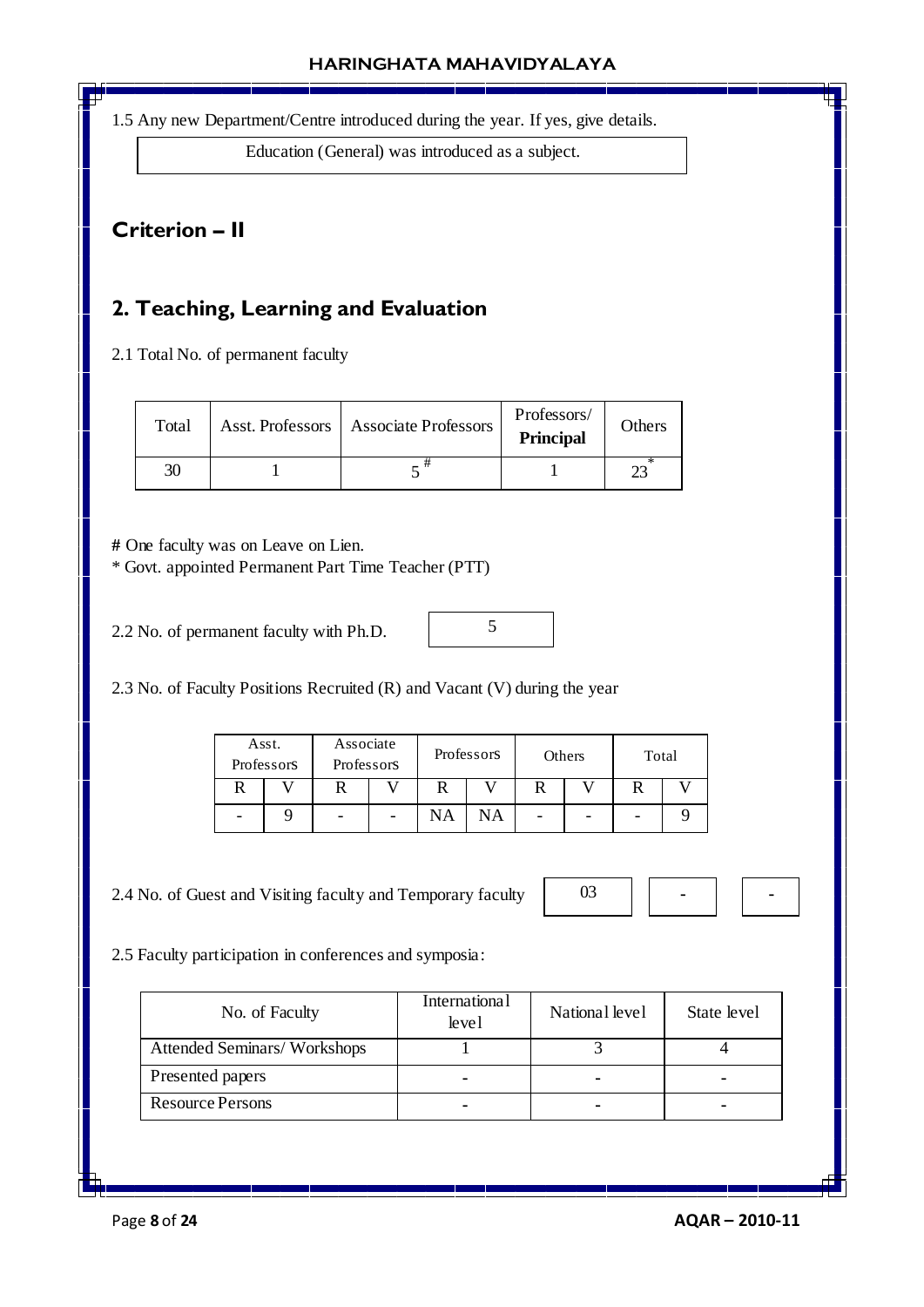- 2.6 Innovative processes adopted by the institution in Teaching and Learning:
	- 1. At the time of admission proper counselling and orientation of students were conducted for the betterment of the teacher-student relationship and making them aware about the structure and examination patterns of the syllabi of the affiliating university.
	- 2. Classes were held according to teaching plan.
	- 3. Use of computer laboratory facility to the students of department of commerce.
- 2.7 Total No. of actual teaching days during this academic year
- 2.8 Examination/ Evaluation Reforms initiated by the Institution (for example: Open Book Examination, Bar Coding, Double Valuation, Photocopy, Online Multiple Choice Questions)

Internal Evaluation in the form of Internal Assessment is in operation as per K.U. Examination Norms

- 2.9 No. of faculty members involved in curriculum restructuring/ revision/syllabus development as member of Board of Study/Faculty/Curriculum Development workshop 01 **-**
- 2.10 Average percentage of attendance of students

159 Days

**-**

2.11 Course/Programme wise distribution of pass percentage:

| Title of the        | Total no. of<br>students | Division      |       |         |         |        |  |  |
|---------------------|--------------------------|---------------|-------|---------|---------|--------|--|--|
| Programme           | appeared                 | Distinction % | $I\%$ | $\Pi\%$ | $III$ % | Pass % |  |  |
| B.A. (Honours)      | 269                      |               | 16.73 | 80.30   |         | 97.03  |  |  |
| B.Sc. (Honours)     | 22                       |               |       | 90.91   |         | 90.91  |  |  |
| B.Com.<br>(Honours) | 6                        |               | 16.67 | 83.33   |         | 100.00 |  |  |
| B.A. (General)      | 224                      |               |       | 15.63   | 79.46   | 95.09  |  |  |
| B.Sc. (General)     |                          |               |       |         |         |        |  |  |
| B.Com. (General)    | ⇁                        |               | 14.29 | 85.71   |         | 100.00 |  |  |

2.12 How does IQAC Contribute/Monitor/Evaluate the Teaching & Learning processes:

Progress of academic and extra-curricular activities was coordinated by the head of the institution with the help of respective departmental heads and other sub-committees formed in this respect.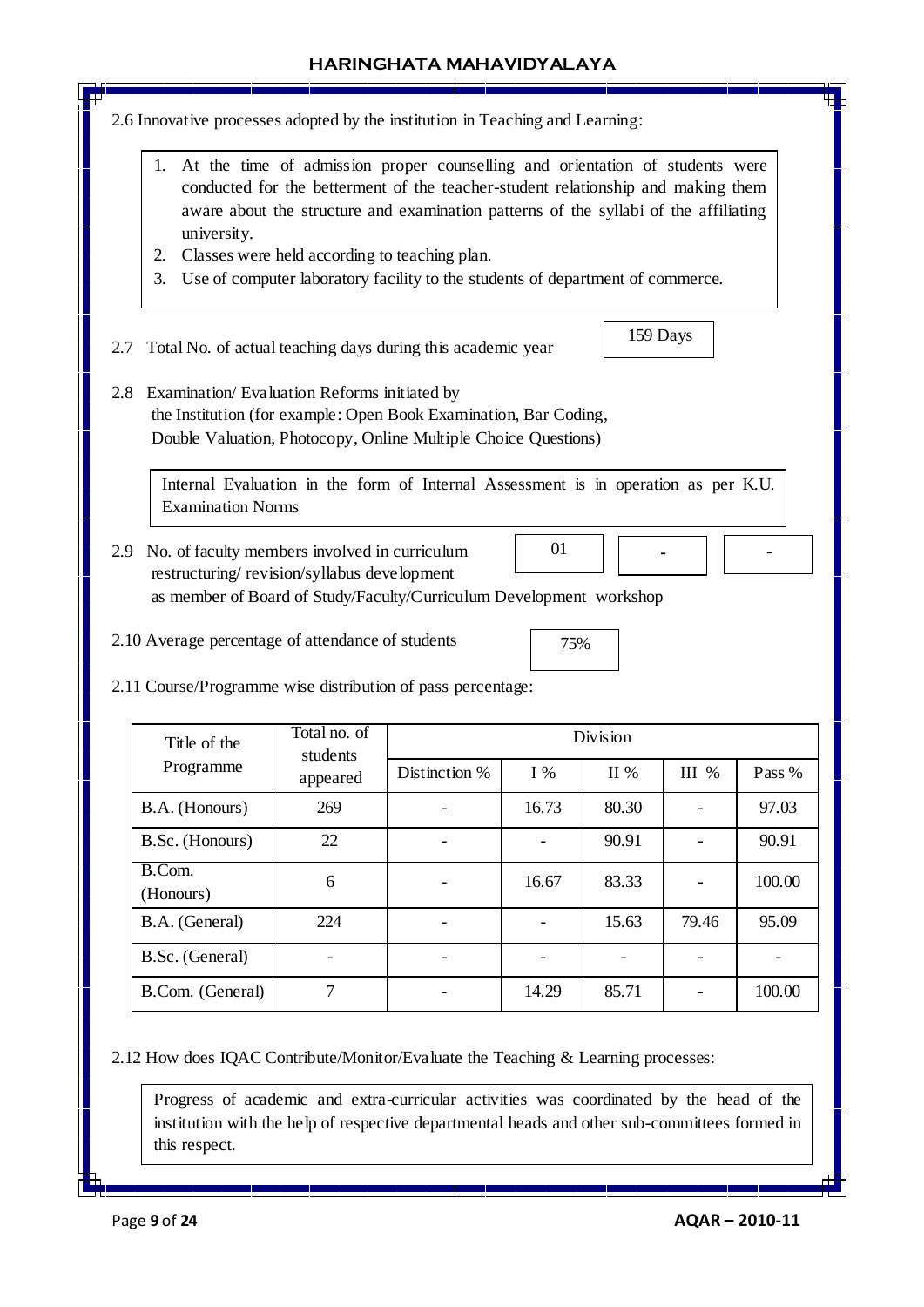#### 2.13 Initiatives undertaken towards faculty development

| Faculty / Staff Development Programmes         | Number of faculty<br>benefitted |
|------------------------------------------------|---------------------------------|
| Refresher courses                              |                                 |
| UGC – Faculty Improvement Programme            |                                 |
| HRD programmes                                 |                                 |
| Orientation programmes                         |                                 |
| Faculty exchange programme                     |                                 |
| Staff training conducted by the university     |                                 |
| Staff training conducted by other institutions |                                 |
| Summer / Winter schools, Workshops, etc.       |                                 |
| Others                                         |                                 |

## 2.14 Details of Administrative and Technical staff

| Category             | Number of<br>Permanent<br>Employees | Number of<br>Vacant<br>Positions | Number of<br>permanent<br>positions filled<br>during the Year | Number of<br>positions filled<br>temporarily |
|----------------------|-------------------------------------|----------------------------------|---------------------------------------------------------------|----------------------------------------------|
| Administrative Staff | 16                                  | Nil                              |                                                               |                                              |
| Technical Staff      |                                     | Nil                              |                                                               | Nil                                          |

# **Criterion – III**

# **3. Research, Consultancy and Extension**

3.1 Initiatives of the IQAC in Sensitizing/Promoting Research Climate in the institution

- Teaching faculties were encouraged by the management to attend different workshops and seminars.
- One teacher was involved in conducting minor research project funded by UGC.

### 3.2 Details regarding major projects

|                     | Completed | Ongoing | Sanctioned | Submitted |
|---------------------|-----------|---------|------------|-----------|
| Number              |           |         |            |           |
| Outlay in Rs. Lakhs | ۰         |         |            |           |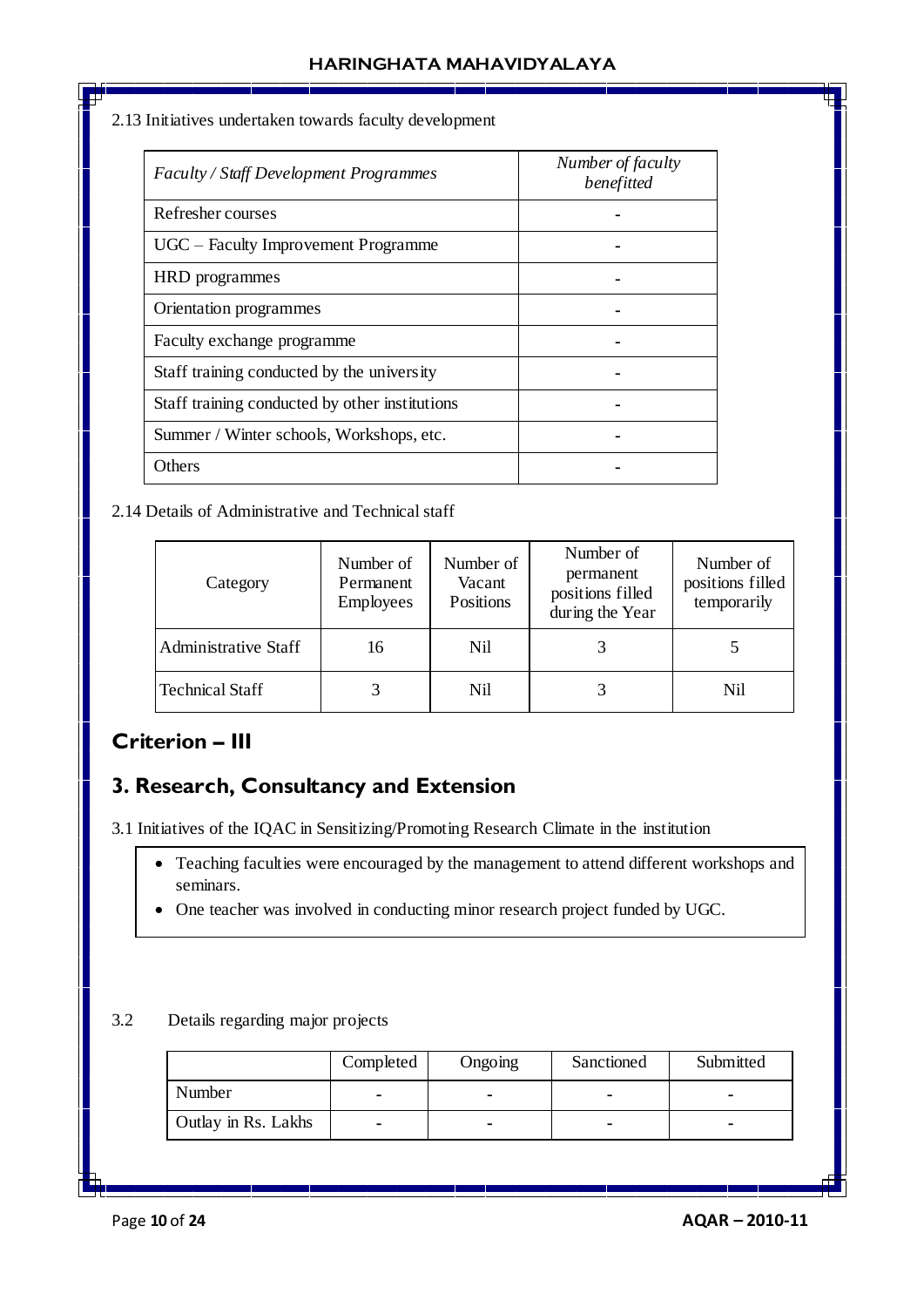#### 3.3 Details regarding minor projects

|                     | Completed | <b>Ongoing</b> | Sanctioned | Submitted |
|---------------------|-----------|----------------|------------|-----------|
| Number              |           |                |            |           |
| Outlay in Rs. Lakhs | $0.90*$   |                |            |           |

 $*$   $\bar{\epsilon}$  90,000 was sanctioned during 2006-07, out of which  $\bar{\epsilon}$  50,000 was received in 2006-07 and  $\bar{\xi}$  32,000 was received in 2007-08 and  $\bar{\xi}$  8,000.00 in 2010-11. Thus the cumulative project value stands is  $\bar{\tau}$  90,000. However, the Utilization Certificate (UC) was submitted on 08-12-2010, although the last instalment was received on 31.10.2011.

#### 3.4 Details on research publications

|                             | International | <b>National</b> | Others (State) |
|-----------------------------|---------------|-----------------|----------------|
| <b>Peer Review Journals</b> |               |                 |                |
| Non-Peer Review Journals    |               |                 |                |
| e-Journals                  |               |                 | -              |
| Conference proceedings      |               |                 |                |

#### 3.5 Details on Impact factor of publications:

|  | <b>Range</b> | $\overline{\phantom{0}}$ | verage | - | h-mdex | $\overline{\phantom{0}}$ | Nos. in SCOPUS<br>U5 | - |
|--|--------------|--------------------------|--------|---|--------|--------------------------|----------------------|---|
|--|--------------|--------------------------|--------|---|--------|--------------------------|----------------------|---|

3.6 Research funds sanctioned and received from various funding agencies, industry and other organisations

| Nature of the Project                                                   | Duration<br>Year | Name of the<br>funding Agency | Total grant<br>sanctioned | Received |
|-------------------------------------------------------------------------|------------------|-------------------------------|---------------------------|----------|
| Major projects                                                          |                  |                               |                           |          |
| <b>Minor Projects</b>                                                   |                  | $\rm UGC^*$                   |                           | ₹ 8,000  |
| <b>Interdisciplinary Projects</b>                                       |                  |                               |                           |          |
| Industry sponsored                                                      |                  |                               |                           |          |
| Projects sponsored by the<br>University/College                         |                  |                               |                           |          |
| Students research projects<br>(other than compulsory by the University) |                  |                               |                           |          |
| Any other (Specify)                                                     |                  |                               |                           |          |
| Total                                                                   |                  |                               |                           |          |

\* ₹ 90,000 was sanctioned during 2006-07, out of which last instalment of ₹ 8,000 was received during 2010-11. The complete project value is  $\bar{\tau}$  90,000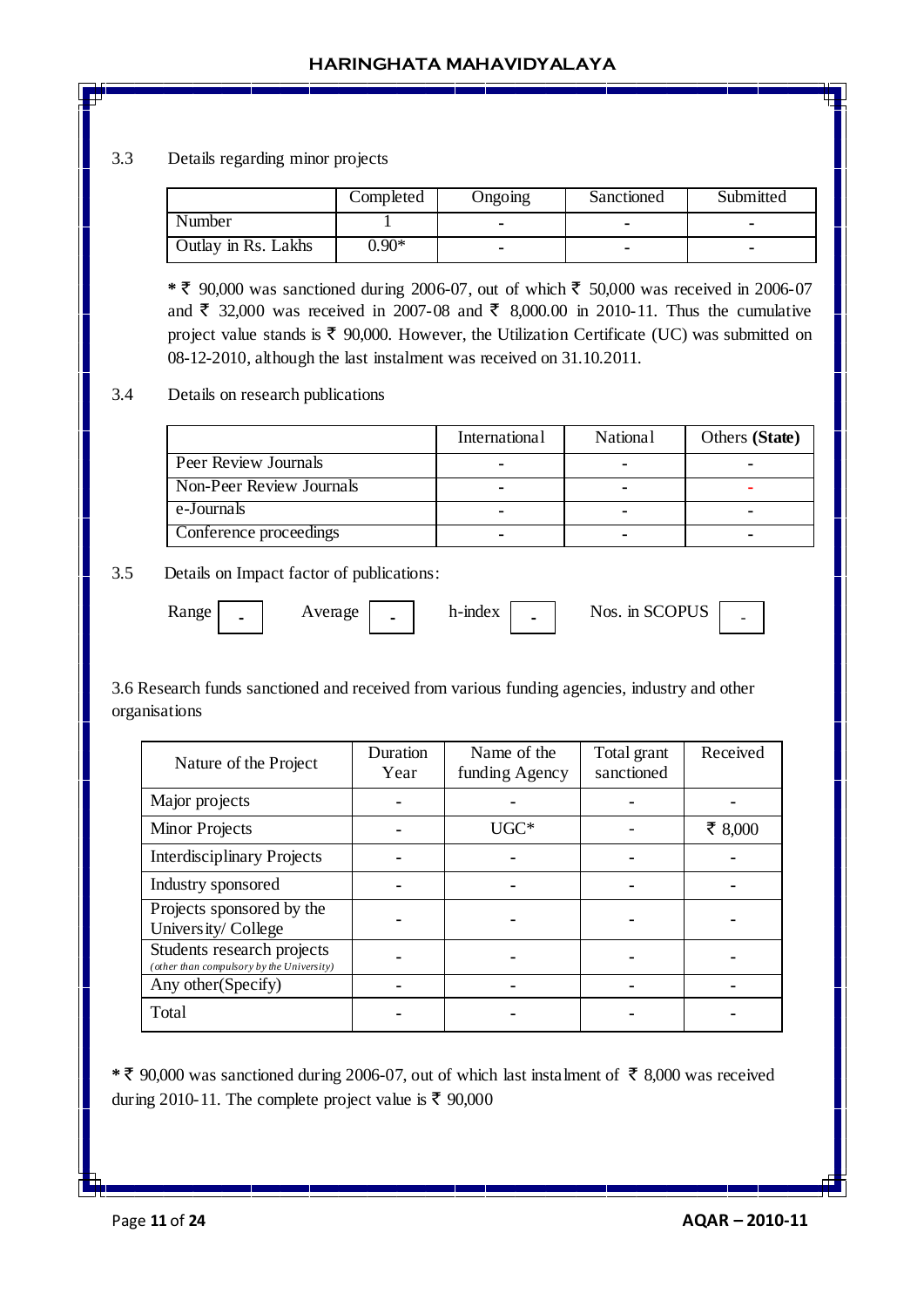| F٣<br>3.7 No. of books published<br>i) With ISBN No.                    |                                       |                               | <b>Chapters in Edited Books</b>                      |                 |
|-------------------------------------------------------------------------|---------------------------------------|-------------------------------|------------------------------------------------------|-----------------|
| ii) Without ISBN No.                                                    |                                       |                               |                                                      |                 |
| 3.8 No. of University Departments receiving funds from                  |                                       |                               |                                                      |                 |
| UGC-SAP                                                                 | CAS<br><b>NA</b>                      | $\rm NA$                      | <b>DST-FIST</b>                                      | <b>NA</b>       |
| <b>DPE</b>                                                              | NA                                    |                               | <b>DBT</b> Scheme/funds                              | <b>NA</b>       |
| 3.9 For colleges<br>Autonomy<br><b>INSPIRE</b>                          | <b>CPE</b><br>NA<br>CE<br>NA          | NA<br><b>NA</b>               | <b>DBT</b> Star Scheme<br>Any Other (specify)        | NA<br><b>NA</b> |
| 3.10 Revenue generated through consultancy                              | NA                                    |                               |                                                      |                 |
| 3.11 No. of conferences organized by the Institution                    |                                       |                               |                                                      |                 |
| International<br>Level                                                  | <b>National</b><br>State              | University                    | College                                              |                 |
| Number                                                                  |                                       |                               |                                                      |                 |
| Sponsoring<br>agencies                                                  |                                       |                               |                                                      |                 |
| 3.12 No. of faculty served as experts, chairpersons or resource persons |                                       |                               |                                                      |                 |
| 3.13 No. of collaborations                                              | International                         | National                      |                                                      | Any other       |
| 3.14 No. of linkages created during this year                           |                                       |                               |                                                      |                 |
| 3.15 Total budget for research for current year in lakhs:               |                                       |                               |                                                      |                 |
| From Funding agency<br>NA                                               | From Management of University/College |                               |                                                      | NA              |
| Total                                                                   |                                       |                               |                                                      |                 |
| NA                                                                      |                                       |                               |                                                      |                 |
| 3.16 No. of patents received this year                                  | Type of Patent                        |                               | Number                                               |                 |
|                                                                         | National                              | Applied                       | ٠                                                    |                 |
|                                                                         | International                         | Granted<br>Applied            | ٠<br>۰                                               |                 |
|                                                                         | Commercialised                        | Granted<br>Applied<br>Granted | $\overline{\phantom{a}}$<br>$\overline{\phantom{a}}$ |                 |
|                                                                         |                                       |                               |                                                      |                 |
|                                                                         |                                       |                               |                                                      |                 |
|                                                                         |                                       |                               |                                                      |                 |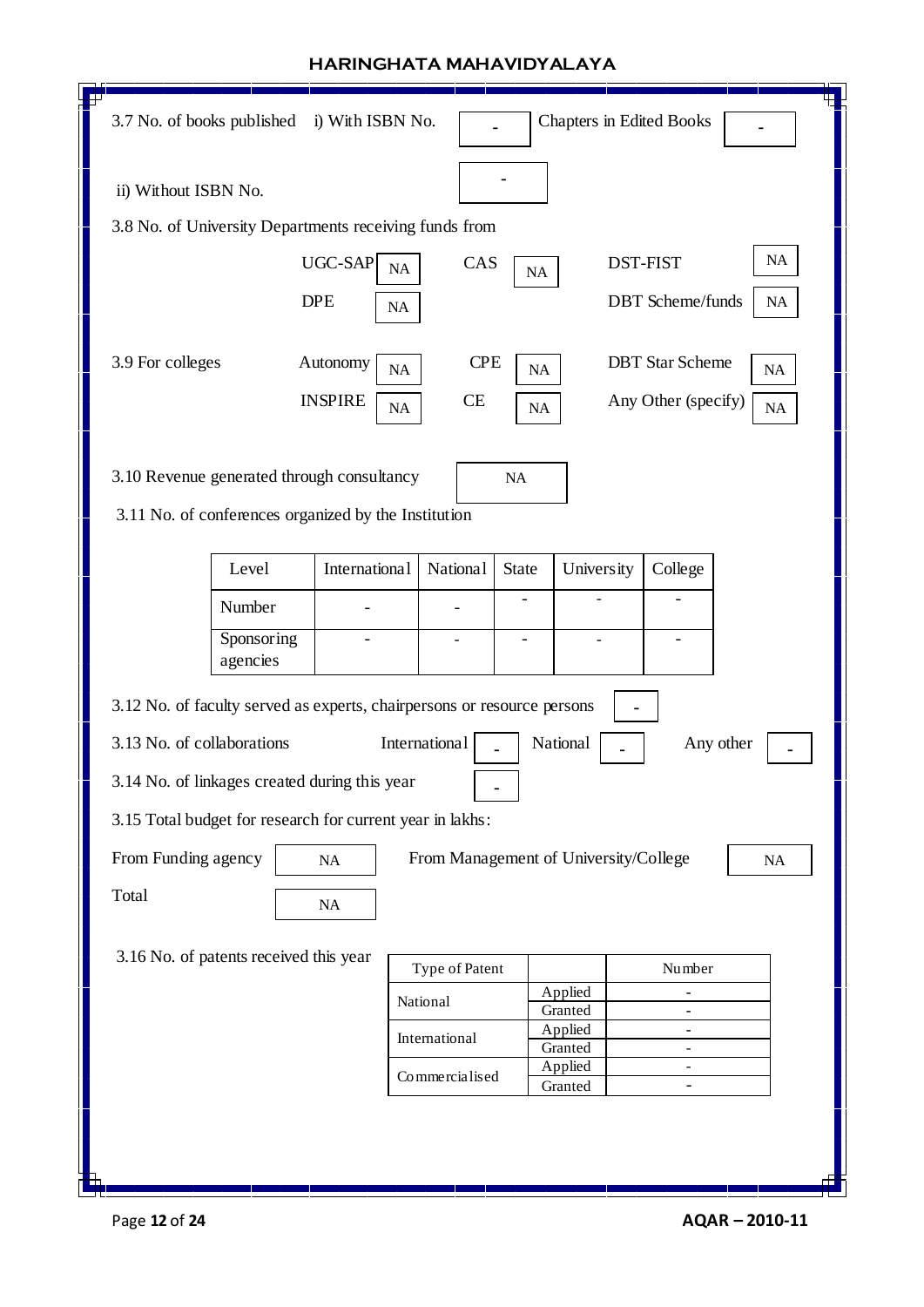| received by faculty and research fellows<br>3.17 No. of research awards/recognitions         |  |
|----------------------------------------------------------------------------------------------|--|
|                                                                                              |  |
| Of the institute in the year                                                                 |  |
| Total<br>International<br>State<br><b>University</b><br>College<br><b>National</b><br>Dist   |  |
| 1<br>1                                                                                       |  |
|                                                                                              |  |
| 3.18 No. of faculty from the Institution<br>NA<br>who are Ph. D. Guides                      |  |
| and students registered under them<br>NA                                                     |  |
| 3.19 No. of Ph.D. awarded by faculty from the Institution<br>NA                              |  |
| 3.20 No. of Research scholars receiving the Fellowships (Newly enrolled + existing ones)     |  |
| <b>JRF</b><br><b>SRF</b><br>Project Fellows<br>Any other<br>$\rm NA$<br>NA<br>NA<br>$\rm NA$ |  |
| 3.21 No. of students Participated in NSS events:                                             |  |
| 400<br>University level<br>State level                                                       |  |
| International level<br>National level<br>1                                                   |  |
|                                                                                              |  |
| 3.22 No. of students participated in NCC events:                                             |  |
| University level<br>State level<br><b>NA</b><br><b>NA</b>                                    |  |
| National level<br>International level<br>NA<br><b>NA</b>                                     |  |
| 3.23 No. of Awards won in NSS:                                                               |  |
| University level<br>State level                                                              |  |
| National level<br>International level                                                        |  |
|                                                                                              |  |
| 3.24 No. of Awards won in NCC:<br>NA<br>NA                                                   |  |
| University level<br>State level                                                              |  |
| National level<br>International level<br>NA<br>NA                                            |  |
| Ō                                                                                            |  |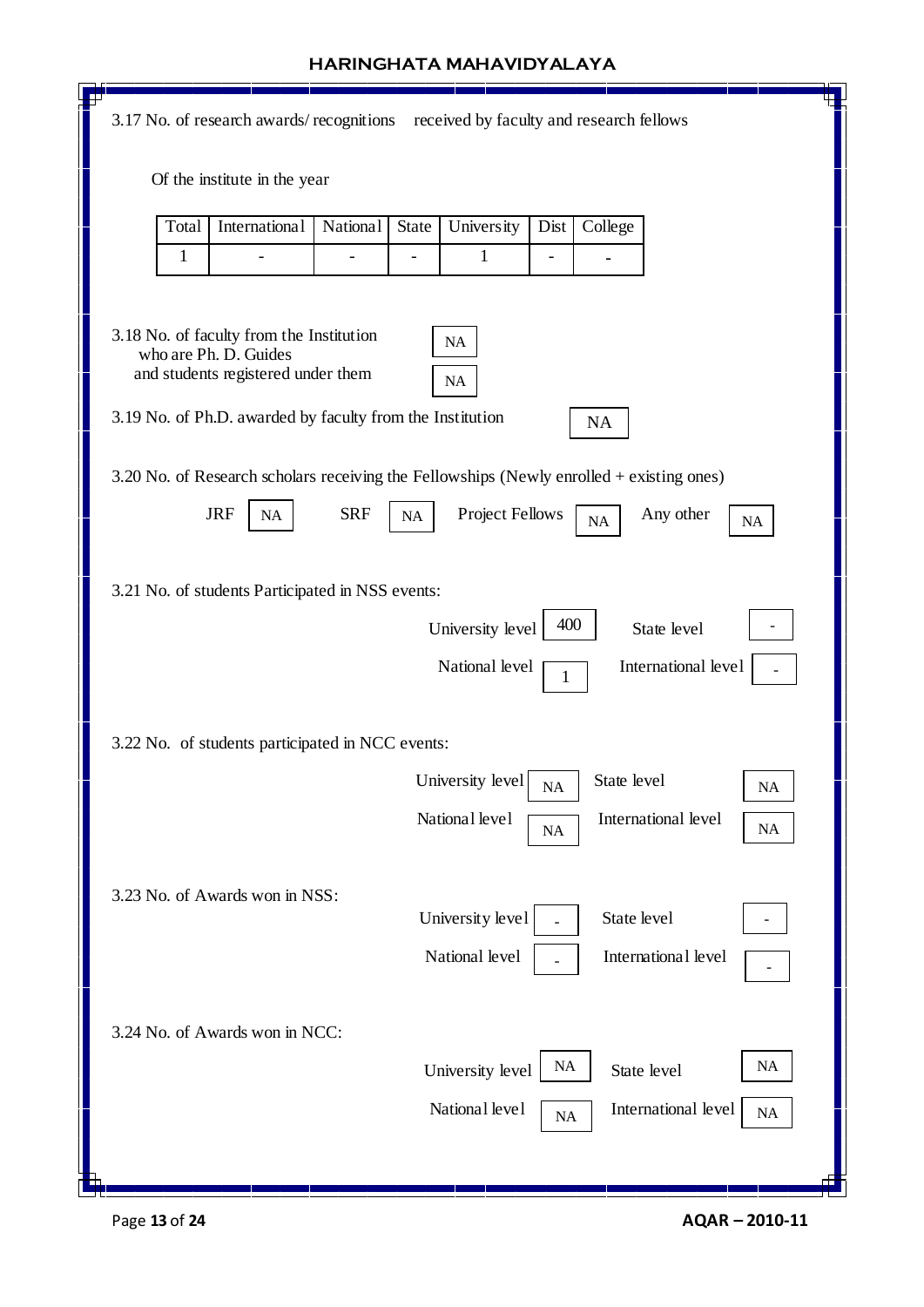| 3.25 No. of Extension activities organized   |               |                          |           |  |
|----------------------------------------------|---------------|--------------------------|-----------|--|
| University forum<br>$\overline{\phantom{0}}$ | College forum | $\overline{\phantom{0}}$ |           |  |
| <b>NCC</b>                                   | <b>NSS</b>    | 15                       | Any other |  |

3.26 Major Activities during the year in the sphere of extension activities and Institutional Social Responsibility

- The NSS college units organised some programmes (like Environment Day, Banomohatsav Week, National Integration Day, Children's Day, World AIDS Day, National Youth Day, Traffic and Discipline during festival session and local annual fair etc.) as extension activities in local community and adopted villages, besides observing Independence Day, Teachers Day, NSS Day, Gandhi Jayanti, Republic Day etc. in the college campus.
- A residential Special NSS Camp was also organised during the year. The participants kept a close touch with the members of local community and adopted villages and made them aware about different burning social issues like increasing rate of Indian population, AIDS/HIV, protection and prevention of human trafficking, arsenic problems in the near about areas, drinking and gambling, importance of cleanliness and rural hygiene etc.

## **Criterion – IV**

## **4. Infrastructure and Learning Resources**

| Facilities                                                                           | Existing | Newly created | Source of<br>Fund | Total |
|--------------------------------------------------------------------------------------|----------|---------------|-------------------|-------|
| Campus area (Acres)                                                                  | 2.45     |               |                   | 2.45  |
| Class rooms                                                                          | 30       |               |                   | 30    |
| Laboratories                                                                         | 02       |               |                   | 02    |
| <b>Seminar Halls</b>                                                                 |          |               |                   |       |
| No. of important equipments purchased<br>$(\geq 1$ -0 lakh) during the current year. |          |               |                   |       |
| Value of the equipment purchased<br>during the year (Rs. in Lakhs)                   | 3.62     | 0.93          | College<br>Fund   | 4.55  |
| Others                                                                               | --       |               |                   |       |

4.1 Details of increase in infrastructure facilities: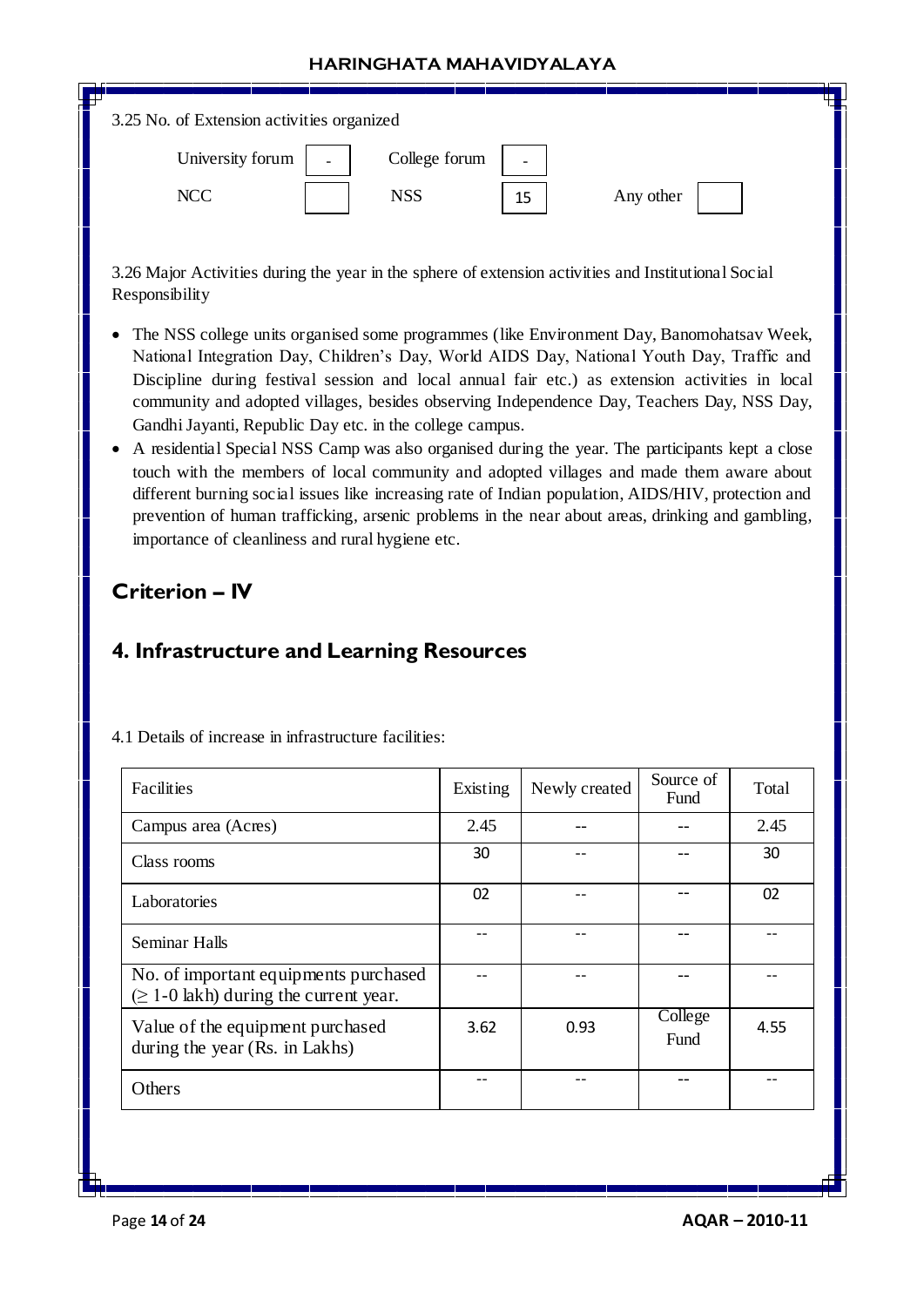#### 4.2 Computerization of administration and library

#### Administration and library works were fully computerized.

#### 4.3 Library services:

|                   | Existing |                           |     | Newly added |       | Total                     |  |
|-------------------|----------|---------------------------|-----|-------------|-------|---------------------------|--|
|                   | No.      | Value $(\overline{\tau})$ | No. | Value (₹)   | No.   | Value $(\overline{\tau})$ |  |
| <b>Text Books</b> | 5,142    | 4,59,968                  | 114 | 15,085      | 5,256 | 4,75,053                  |  |
| Reference Books   | 3,112    | 3,01,772                  | 103 | 11,790      | 3,215 | 3,13,562                  |  |
| e-Books           |          |                           |     |             |       |                           |  |
| Journals          | 1,057    | 17,281                    | 178 | 2,953       | 1,235 | 20,234                    |  |
| e-Journals        |          |                           |     |             |       |                           |  |
| Digital Database  |          |                           |     |             |       |                           |  |
| CD & Video        |          |                           |     |             |       |                           |  |
| Others (specify)  |          |                           |     |             |       |                           |  |
|                   |          |                           |     |             |       |                           |  |

#### 4.4 Technology up gradation (overall)

|              | Total<br>Computers | Computer<br>Labs | Internet | <b>Browsing</b><br>Centres | Computer<br>Centres | Office | Depart<br>-ments | Others |
|--------------|--------------------|------------------|----------|----------------------------|---------------------|--------|------------------|--------|
| Existin<br>g | 16                 | 06               | Yes      | $- -$                      | $- -$               | 07     | 02               | 01     |
| Added        | 01                 | --               | --       | --                         | --                  | --     | 01               |        |
| Total        | 17                 | 06               | --       | --                         | --                  | 07     | 03               | 01     |

4.5 Computer, Internet access, training to teachers and students and any other programme for technology

upgradation (Networking, e-Governance etc.)

No training programme for technology upgradation was organized.

4.6 Amount spent on maintenance in lakhs :

i) ICT

ii) Campus Infrastructure and facilities

iii) Equipments

iv) Others

| lakhs: |      |
|--------|------|
|        | 0.09 |
| es     | 2.24 |
|        | 0.38 |
|        | 0.85 |
|        |      |
| Total: | 3.56 |
|        |      |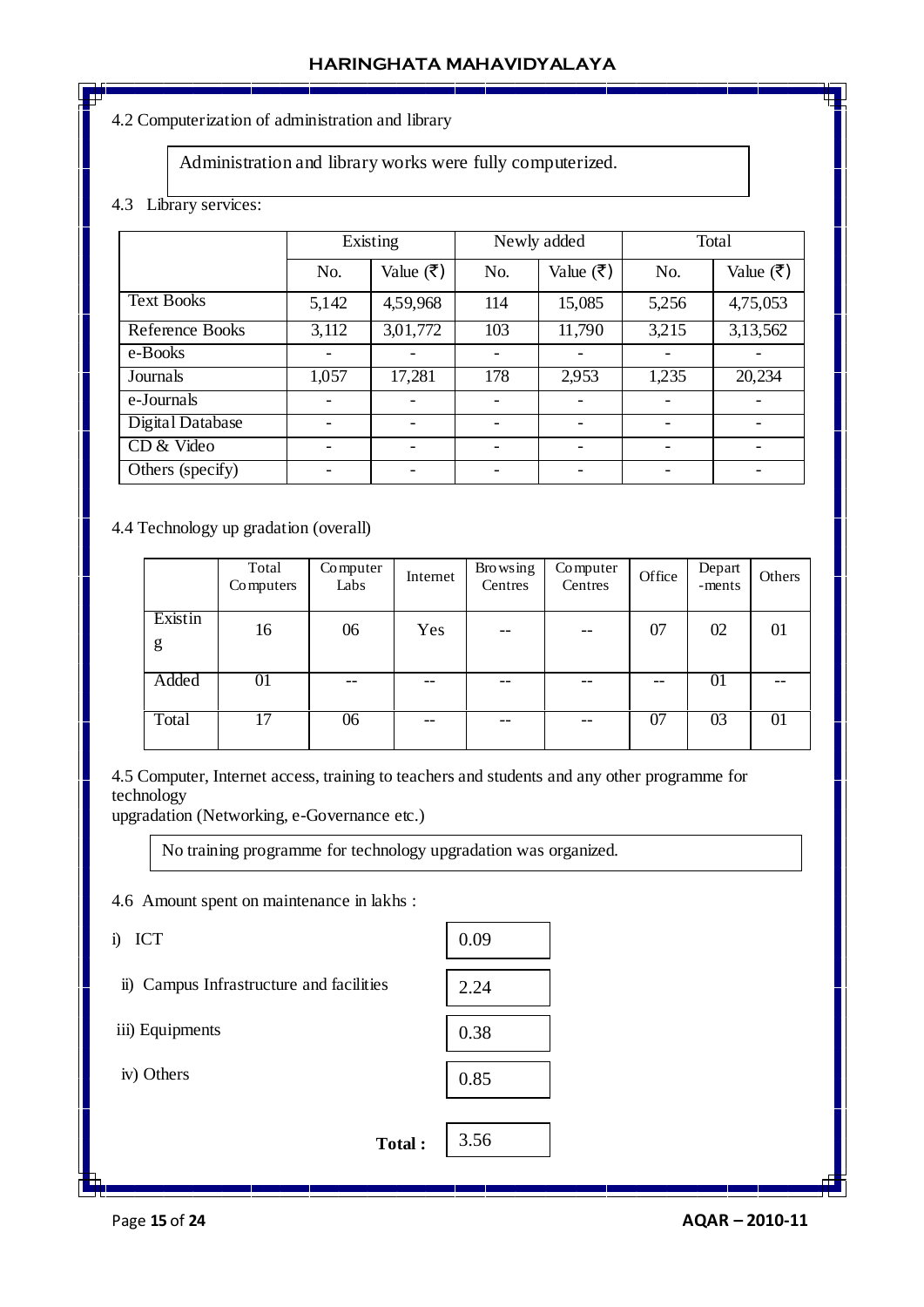# **Criterion – V**

# **5. Student Support and Progression**

5.1 Contribution of IQAC in enhancing awareness about Student Support Services

- Students were encouraged to apply for various scholarships and financial assistances available to them by the management and the teachers.
- Tutorial classes for the students were arranged.
- Students were also encouraged to take part in different extra-curricular and outreach activities.

## 5.2 Efforts made by the institution for tracking the progression

 There was no institutional procedure for tracking the progression, but the teachers in their own effort kept records of the students' progression.

5.3 (a) Total Number of students

| UG   | PG  | Ph. D. | <b>Others</b> |
|------|-----|--------|---------------|
| 2421 | N.A | N.A    | N A           |

(b) No. of students outside the state

(c) No. of international students

NIL

02

| Men | $\rm No$ | %     | Women | No   | %    |
|-----|----------|-------|-------|------|------|
|     | 1331     | 54.98 |       | 1090 | 45.0 |

| Last Year (2009-2010) |     |           |            |                          |       |         |           | This Year (2010-2011) |            |                          |       |
|-----------------------|-----|-----------|------------|--------------------------|-------|---------|-----------|-----------------------|------------|--------------------------|-------|
| General               | SC  | <b>ST</b> | <b>OBC</b> | Physically<br>Challenged | Total | General | <b>SC</b> | <b>ST</b>             | <b>OBC</b> | Physically<br>Challenged | Total |
| 1493                  | 621 | 89        | 49         | NIL                      | 2352  | 1581    | 662       |                       | 111        | NIL                      | 2421  |

Demand ratio: 1: 2.54 Dropout %: 5.71%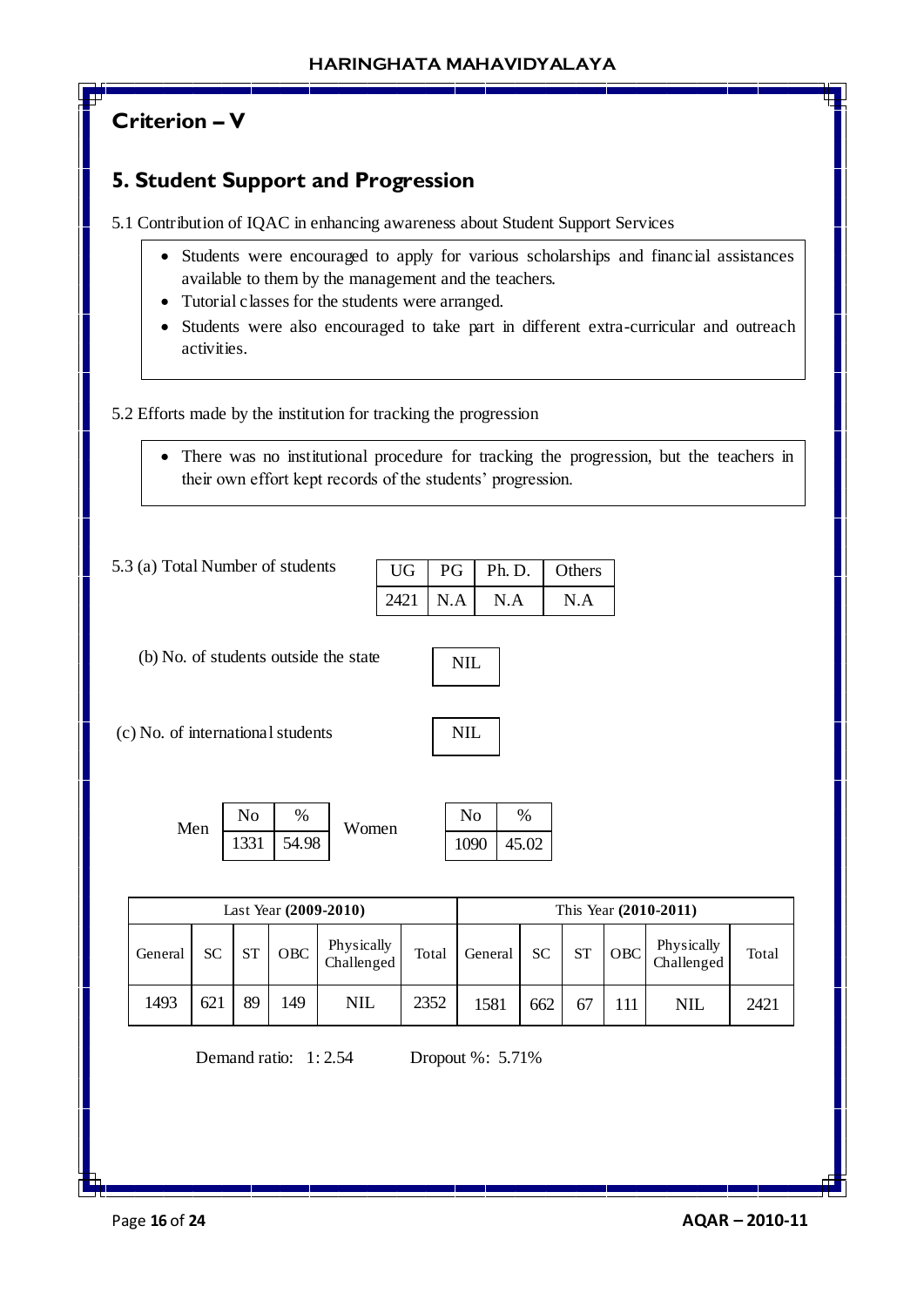|                                                                                                           |                                    | N <sub>o</sub>                      |                                     |
|-----------------------------------------------------------------------------------------------------------|------------------------------------|-------------------------------------|-------------------------------------|
| No. of students beneficiaries                                                                             |                                    | <b>NA</b>                           |                                     |
| 5.5 No. of students qualified in these examinations                                                       |                                    |                                     |                                     |
| <b>NET</b><br>IAS/IPS etc                                                                                 | SET/SLET<br><b>State PSC</b>       | <b>GATE</b><br><b>UPSC</b>          | <b>CAT</b><br>Others<br>$4$ $^{\#}$ |
| # 2 students qualified W.B. School Service Commission;<br>2 students qualified as Primary School Teacher. |                                    |                                     |                                     |
| 5.6 Details of student counselling and career guidance                                                    |                                    |                                     |                                     |
|                                                                                                           |                                    | N <sub>o</sub>                      |                                     |
|                                                                                                           |                                    |                                     |                                     |
| No. of students benefitted<br>5.7 Details of campus placement                                             |                                    |                                     |                                     |
|                                                                                                           | On campus                          |                                     | <b>Off Campus</b>                   |
| Number of<br>Organizations<br>Visited                                                                     | Number of Students<br>Participated | Number of<br><b>Students Placed</b> | Number of Students Placed           |
| NA                                                                                                        | NA                                 | NA                                  | NA                                  |
| 5.8 Details of gender sensitization programmes                                                            |                                    |                                     |                                     |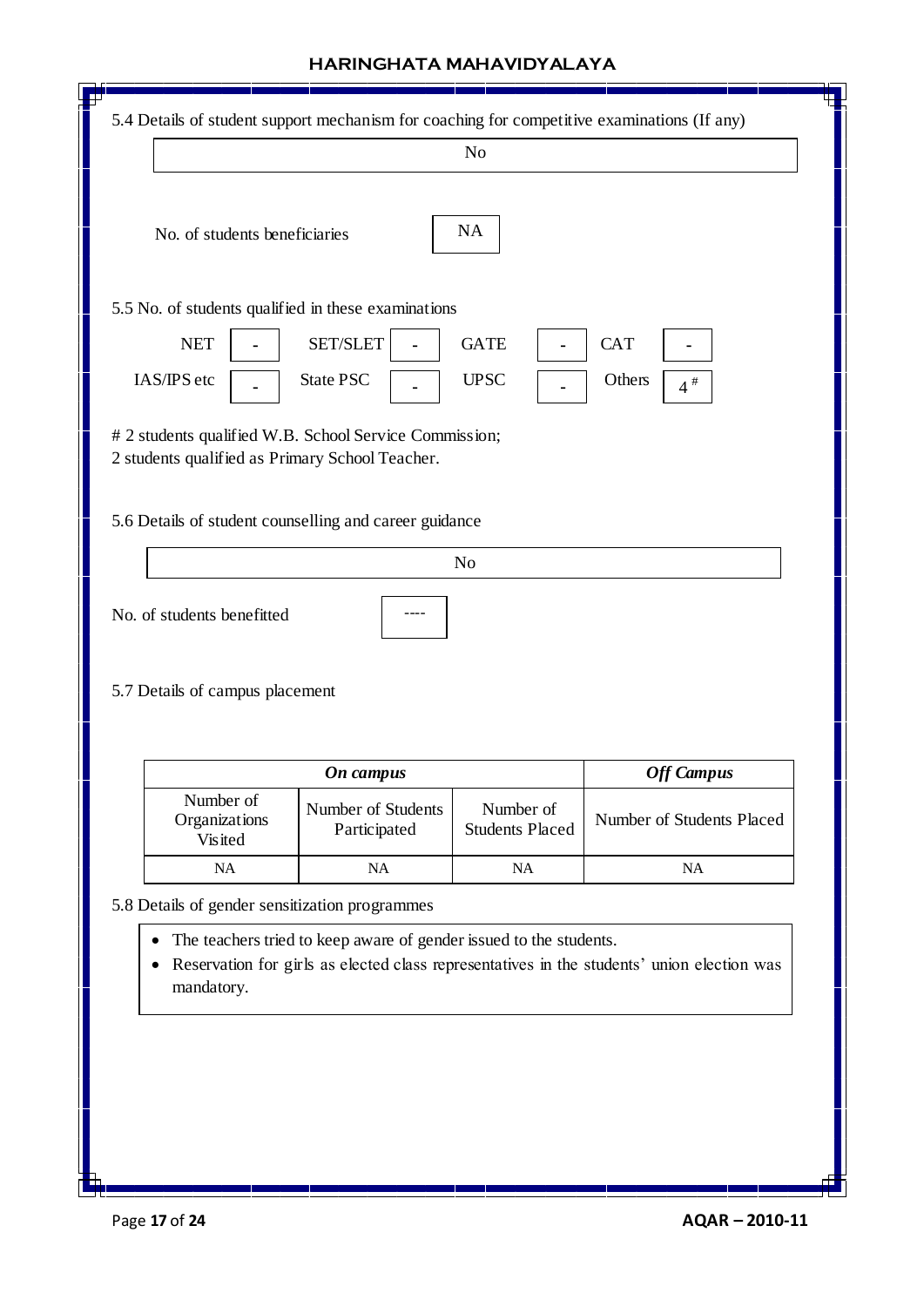| 5.9 Students Activities                                                                                                                    |                       |                                                                                    |  |  |
|--------------------------------------------------------------------------------------------------------------------------------------------|-----------------------|------------------------------------------------------------------------------------|--|--|
| 5.9.1<br>No. of students participated in Sports, Games and other events                                                                    |                       |                                                                                    |  |  |
| National level<br>State/University level                                                                                                   |                       | International level                                                                |  |  |
| No. of students participated in cultural events                                                                                            |                       |                                                                                    |  |  |
| National level<br>State/University level<br>5.9.2<br>No. of medals /awards won by students in Sports, Games and other events               |                       | International level                                                                |  |  |
|                                                                                                                                            |                       |                                                                                    |  |  |
| National level<br>Sports : State/University level                                                                                          |                       | International level                                                                |  |  |
| National level<br>Cultural: State/ University level<br>5.10 Scholarships and Financial Support                                             |                       | International level                                                                |  |  |
|                                                                                                                                            | Number of<br>students | Amount $(\overline{\mathbf{z}})$                                                   |  |  |
| Financial support from institution                                                                                                         |                       | 47,213.00                                                                          |  |  |
| Financial support from government<br><b>W.B. Labour Welfare Scholarship</b><br><b>W.B. Minority Development Fund</b><br>S.C, S.T. & O.B.C. | 535                   | 41,100.00<br>1,08.000.00<br>Transferred to<br>student account<br>directly by Govt. |  |  |
| Financial support from other sources                                                                                                       |                       |                                                                                    |  |  |
| Number<br>of<br>students<br>who<br>received<br>International/ National recognitions                                                        |                       |                                                                                    |  |  |
| 5.11<br>Student organised / initiatives                                                                                                    |                       |                                                                                    |  |  |
| National level<br>Fairs<br>: State/ University level                                                                                       |                       | International level                                                                |  |  |
| National level<br>Exhibition: State/ University level                                                                                      |                       | International level                                                                |  |  |
| 5.12<br>No. of social initiatives undertaken by the students                                                                               |                       |                                                                                    |  |  |
|                                                                                                                                            |                       |                                                                                    |  |  |
| h                                                                                                                                          |                       |                                                                                    |  |  |

Г

h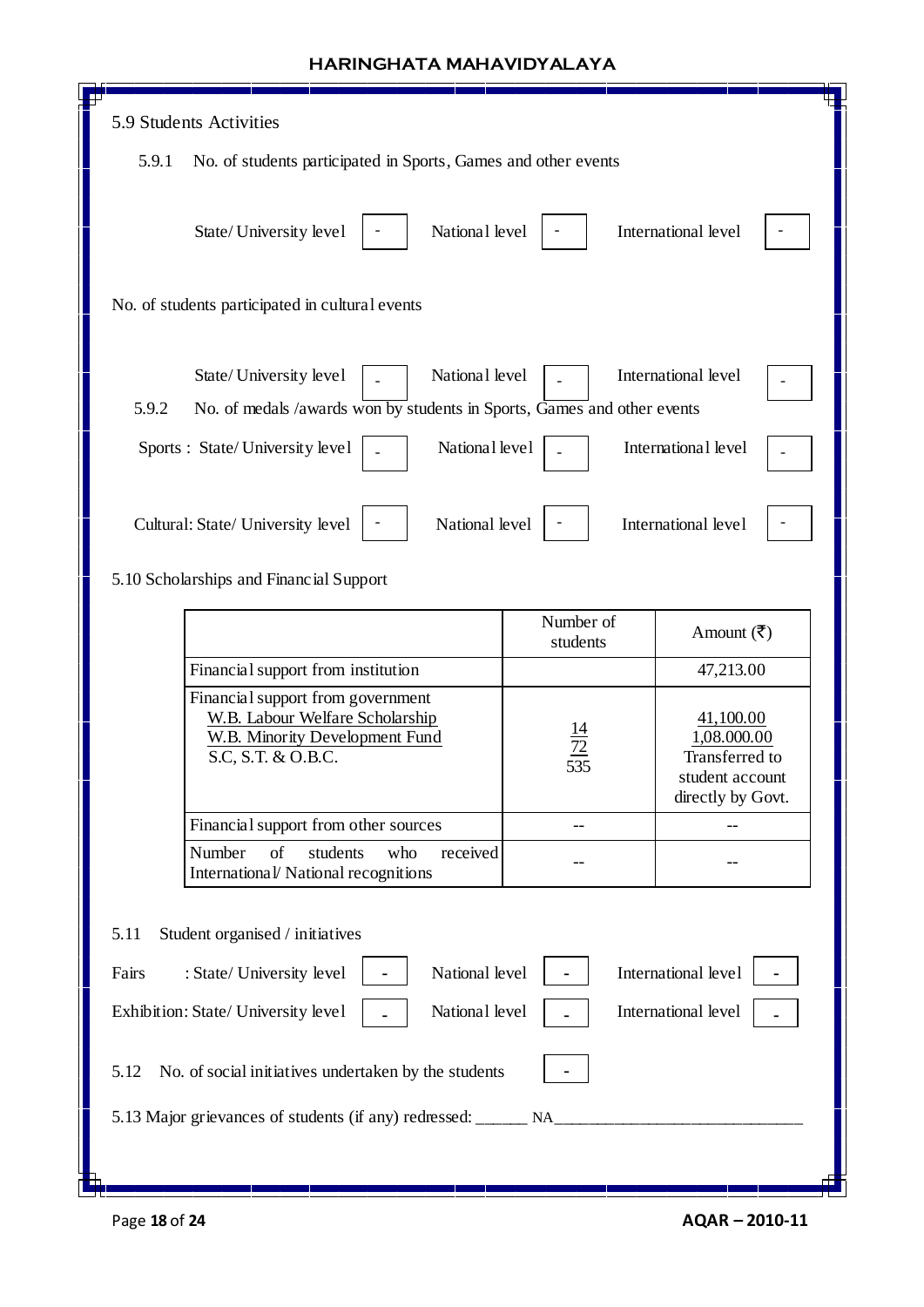# **Criterion – VI**

## **6. Governance, Leadership and Management**

6.1 State the Vision and Mission of the institution

• Since the college is situated in remote, rural and backward area, the primary aim the of the college is to promote higher education among the people belonging to socially backward groups like people involved in agricultural occupation, daily labourers. Large number these groups represent scheduled caste and tribes. The college aims at uplifting the socio-economic standard through education.

6.2 Does the Institution has a management Information System

The college has management information system.

6.3 Quality improvement strategies adopted by the institution for each of the following:

6.3.1 Curriculum Development

As it is an affiliated college under the University of Kalyani, there was no scope to independently frame or develop curriculum or syllabi

### 6.3.2 Teaching and Learning

- Conventional methods of teaching like chalk and talk method were generally followed. However, a few departments arranged ICT in a limited way.
- Excursion for the students of geography was also arranged.
- Regular monitoring was done.

### 6.3.3 Examination and Evaluation

Internal Assessment as per the affiliating university prescribed norms was conducted.

### 6.3.4 Research and Development

Minor research project was undertaken by the teacher.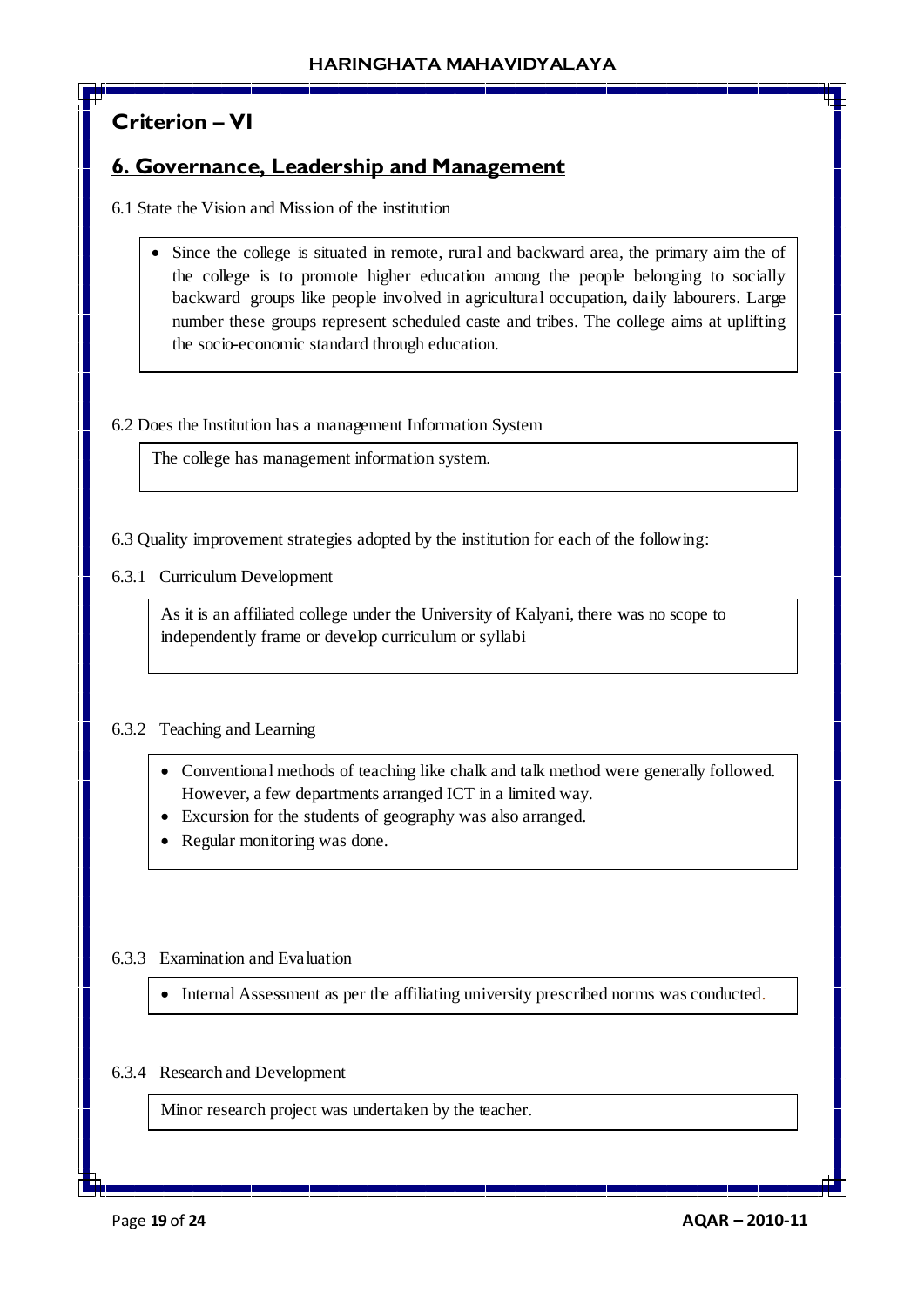#### 6.3.5 Library, ICT and physical infrastructure / instrumentation

- Library was under computer environment.
- New titles have been added to the library.
- New computer was added.

#### 6.3.6 Human Resource Management

- Strict vigilance in order to keep campus ragging free and making aware the students about the importance of ragging free environment.
- Personal level interactions regarding education and extra-curricular activities were made between teachers and students after class hours.

#### 6.3.7 Faculty and Staff recruitment

- Government sanctioned substantive posts were filled up on the recommendation of the West Bengal College Service Commission. The college had no autonomy in this regard.
- The college on the recommendation of an interview board headed by the faculties of the concerned department of the affiliating university recruits part time teachers and guest lecturers.
- Regarding recruitment of sanctioned substantive posts of non-teaching staffs the college followed the State Govt. framed rules.
- In cases of emergency, casual non-teaching staffs were generally appointed by the GB.

#### 6.3.8 Industry Interaction / Collaboration

The college is situated in predominantly agrarian belt. So it was very difficult to find collaboration from industries.

#### 6.3.9 Admission of Students

Notification on the college website and notice board of the college and admission was strictly as per the merit.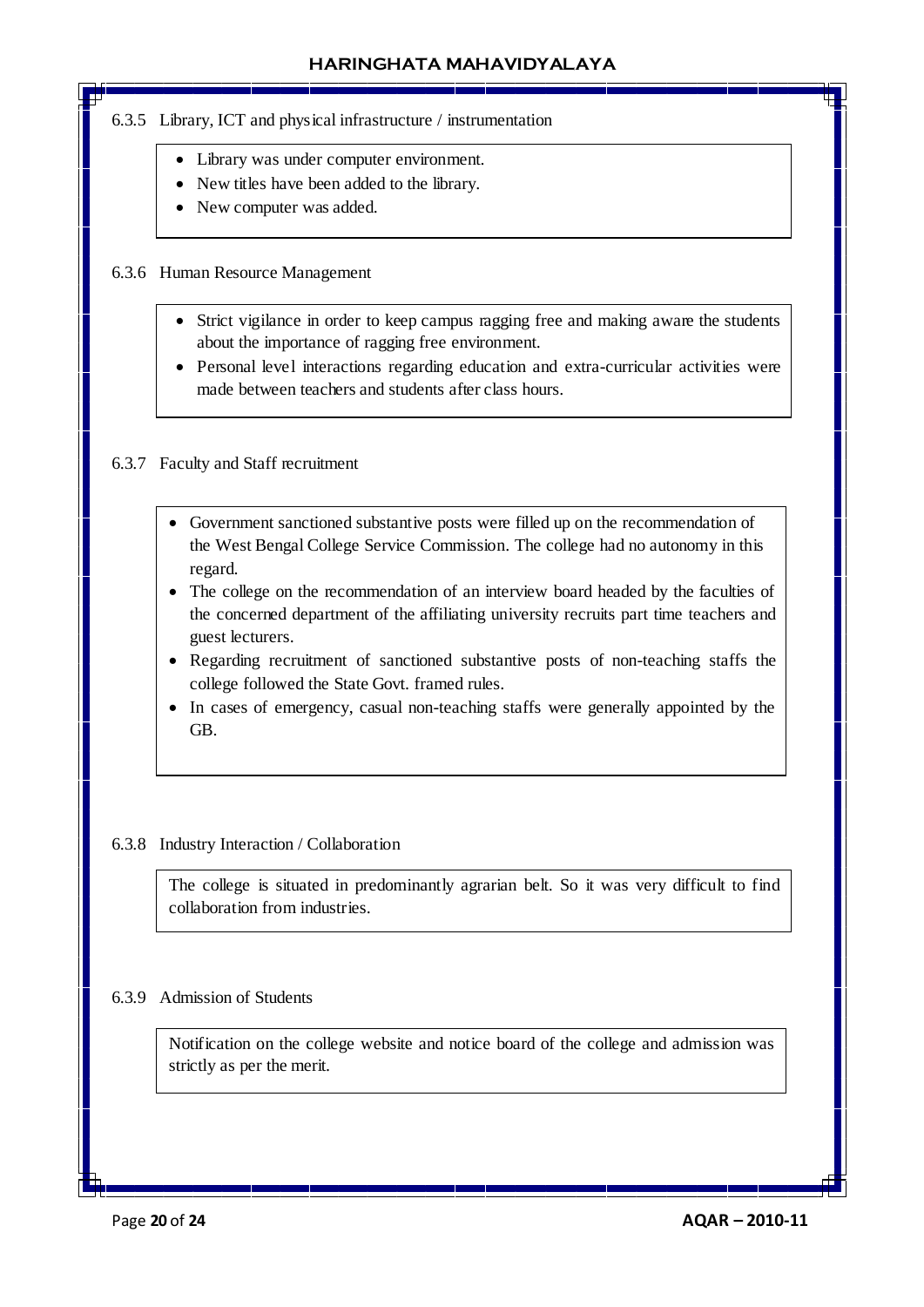#### 6.4 Welfare schemes for

| Teaching        | Haringhata Mahavidyalaya Employees Cooperative Credit Society Ltd.                                                                               |
|-----------------|--------------------------------------------------------------------------------------------------------------------------------------------------|
| Non teaching    | Haringhata Mahavidyalaya Employees Cooperative Credit Society Ltd., Festival<br>advance                                                          |
| <b>Students</b> | Fees remission facility two separate common rooms for boys and girls, W.B. Labour<br>Welfare Scholarship, Minority Stipend, students health home |

6.5 Total corpus fund generated

₹ 15,36,981.24/-

6.6 Whether annual financial audit has been done Yes

| ٠ |  |
|---|--|
|---|--|

√

6.7 Whether Academic and Administrative Audit (AAA) has been done?

| Audit Type     | External      |                                                           | Internal |           |
|----------------|---------------|-----------------------------------------------------------|----------|-----------|
|                | Yes/No        | Agency                                                    | Yes/No   | Authority |
| Academic       | No            |                                                           | No       |           |
| Administrative | Yes (Finance) | Directorate of<br>Public<br>Instructions,<br>Govt. of W.B | No       |           |

6.8 Does the University/ Autonomous College declares results within 30 days?

For UG Programmes Yes | N

For PG Programmes Yes  $\begin{array}{|c|c|c|c|} \hline N & \hline N \end{array}$ 



6.9 What efforts are made by the University/ Autonomous College for Examination Reforms?

NA

6.10 What efforts are made by the University to promote autonomy in the affiliated/constituent colleges?

NA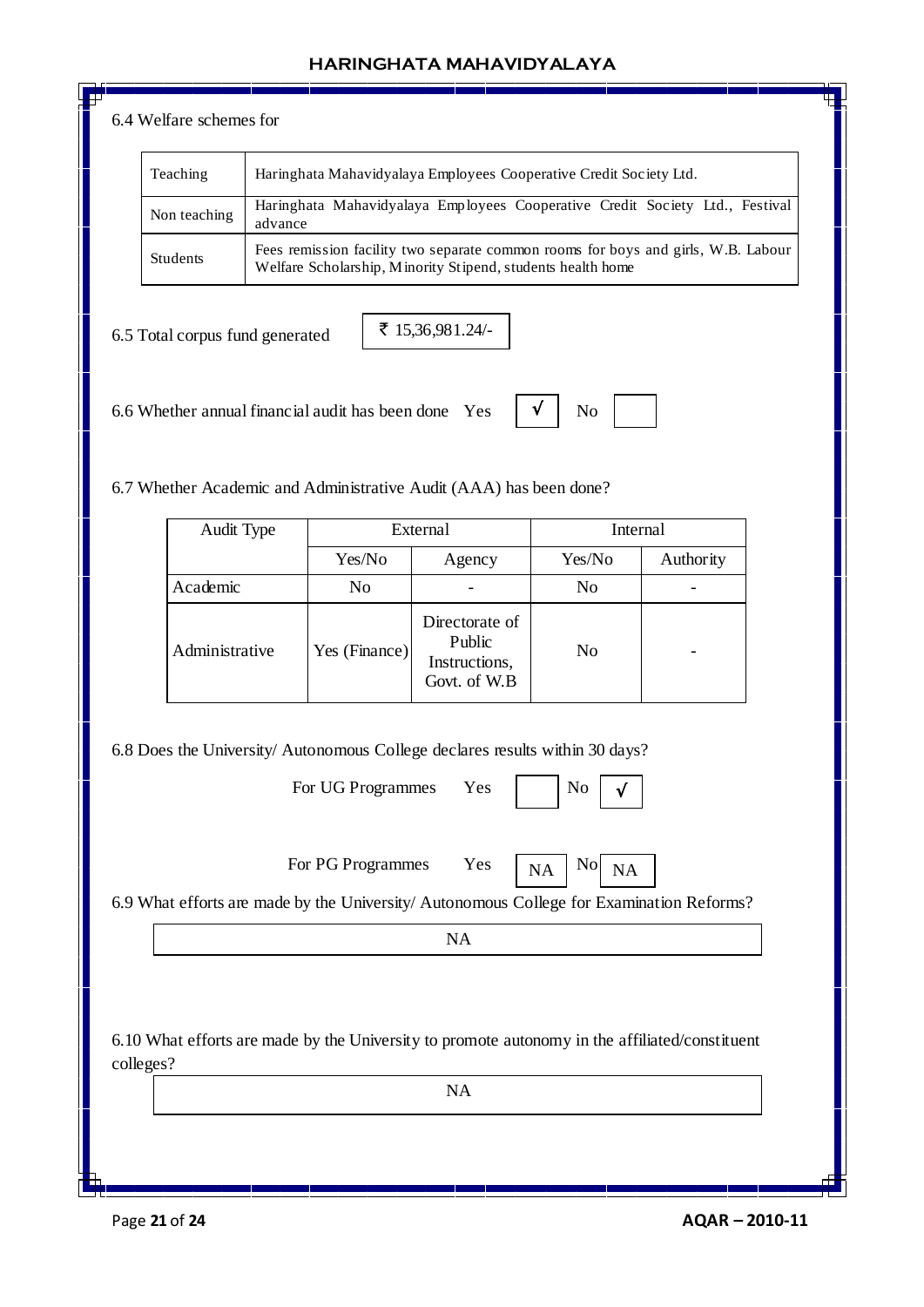6.11 Activities and support from the Alumni Association

No

6.12 Activities and support from the Parent – Teacher Association

No

6.13 Development programmes for support staff

No

6.14 Initiatives taken by the institution to make the campus eco-friendly

- Plantation and gardening.
- Constant awareness creation regarding keeping the college campus clean and healthy.

## **Criterion – VII**

## **7. Innovations and Best Practices**

7.1 Innovations introduced during this academic year which have created a positive impact on the functioning of the institution. Give details.

Restriction on the use of plastic in college campus.

- 7.2 Provide the Action Taken Report (ATR) based on the plan of action decided upon at the beginning of the year
	- The college remained committed to admission strictly based on Merit of Higher Secondary (+2 Level) examination.
	- To address the need of the students and problem of teacher-student ratio, measures were undertaken in this regard.
	- Internal assessments and test examinations were conducted in order to evaluate the regularity in progress of the students.
	- Few Tutorial Classes were also conducted as per the need and requirements of the students.
	- A number of programmes were conducted as a measure of extra-curricular and outreach activities.
	- Annual sports, cultural programme, freshers' welcome also took place.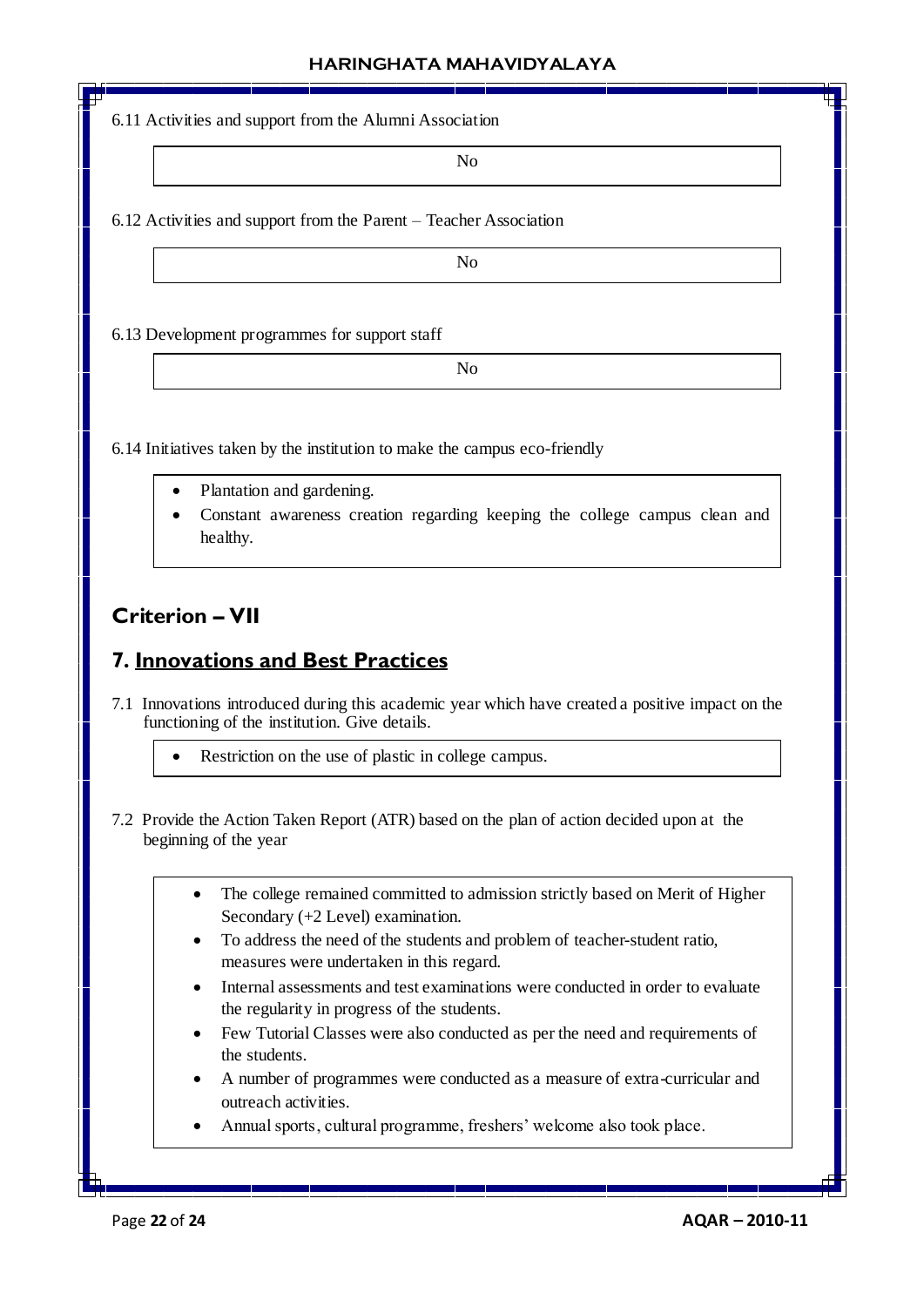7.3 Give two Best Practices of the institution *(please see the format in the NAAC Self-study Manuals)*

- The NSS college units organised AIDS Awareness programme among the students and local community.
- NSS Special camp.

Annexure-II

#### *\*Provide the details in annexure (annexure need to be numbered as i, ii,iii)*

7.4 Contribution to environmental awareness / protection

Attempt to develop environment consciousness among the students.

7.5 Whether environmental audit was conducted?  $Yes$  No



7.6 Any other relevant information the institution wishes to add. (for example SWOT Analysis)

#### **Strengths:**

- $\triangleright$  There was a good and harmonious relationship between teachers and students.
- $\triangleright$  NSS wing of the college was very active.
- $\triangleright$  Dedicated faculty and staff members.

#### **Weakness:**

- $\triangleright$  Majority of the students were first generation learners which lead to problem of comprehension and communication at the initial stage.
- $\triangleright$  Students coming from the under privileged sections of the society lacked required time and scope for study outside the college campus.
- $\triangleright$  Some of the departments like Geography and Education had no full time permanent teachers.
- $\triangleright$  Inadequate infrastructure came in the way of students' progress substantially.

#### **Opportunities:**

- $\triangleright$  The vision of the college helped to engage socially relevant programmes like AIDS awareness, environmental awareness
- $\triangleright$  The mission and vision of the college were in tune with the aspirations and requirements of the local people which made it possible to further develop the college.

#### **Challenges:**

 $\triangleright$  Development of job oriented courses for the upliftment of the students.